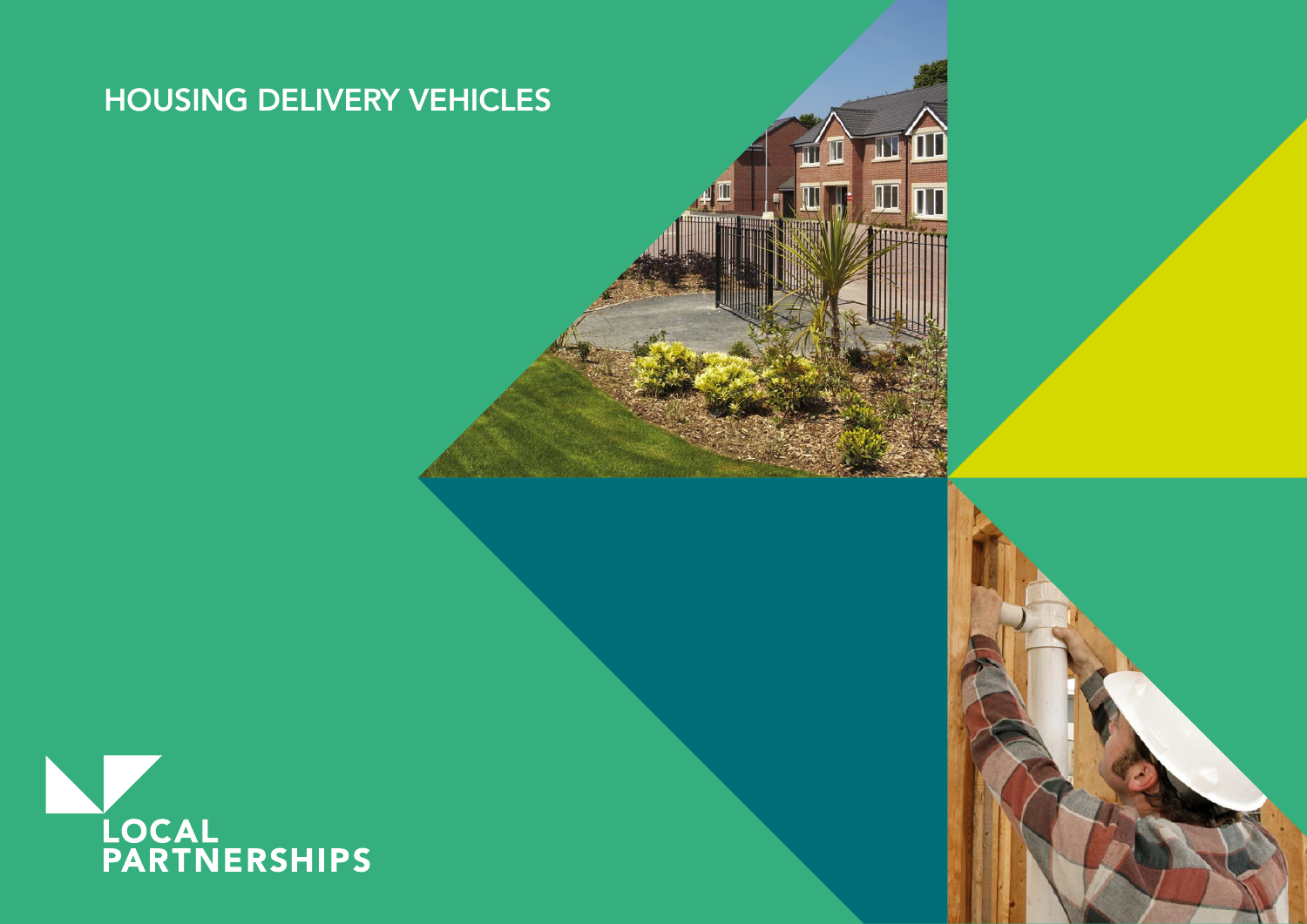# FF

Our broken housing market is one of the greatest barriers to progress in Britain today. We need to build many more houses, of the type people want to live in, in the places they want to live."

Housing White Paper February 2017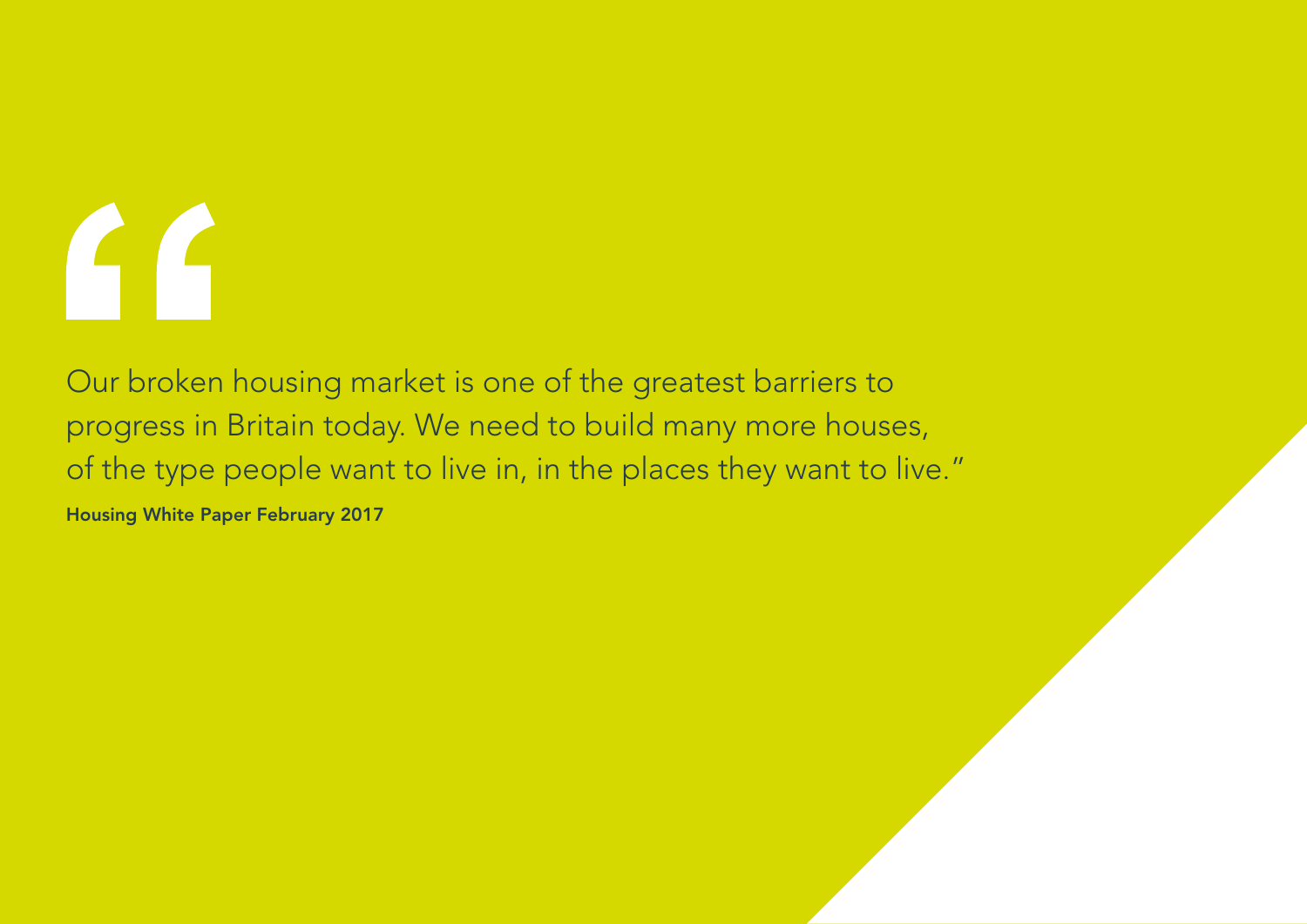

# Introduction **Background**

The 2017 White Paper 'Fixing our broken housing market' sets out the case for 'radical, lasting reform' of the housing market in England.

It details the crisis of affordability, in both the owner-occupied and private rented sectors and proposes measures to reform the planning process, build homes faster and diversify the range of supply in the housing market.

Local councils are an essential player and are encouraged to be 'ambitious and innovative' in driving supply. This toolkit sets out how they can use their powers, influence and resources to intervene in local markets to increase the scale and pace of housing supply in their areas.

Local Partnerships are grateful for the co-operation of Browne Jacobson LLP who have worked with us on the development and update of this toolkit.

# brownejacobson public sector lawyers

- **h** household numbers in the UK are projected to increase by 23% to 2039
- ▶ 140,650 new permanent homes were completed in 2016
- ▶ 2.01 million social housing homes have been sold since 1980
- $\triangleright$  homes to buy are becoming increasingly unaffordable in England and Wales an average of 7.6 times annual salary was needed to purchase a home in 2016
- $\triangleright$  the private rented sector has increased to 20% of the total housing stock in England and Wales in 2015, overtaking the social and affordable rented sectors which stood at 17%
- $\triangleright$  the 10 largest house builders in the UK built circa 60% of new homes
- ▶ most commentators agree at least 250,000 new homes per annum are needed, across tenures, to make a significant inroad into supply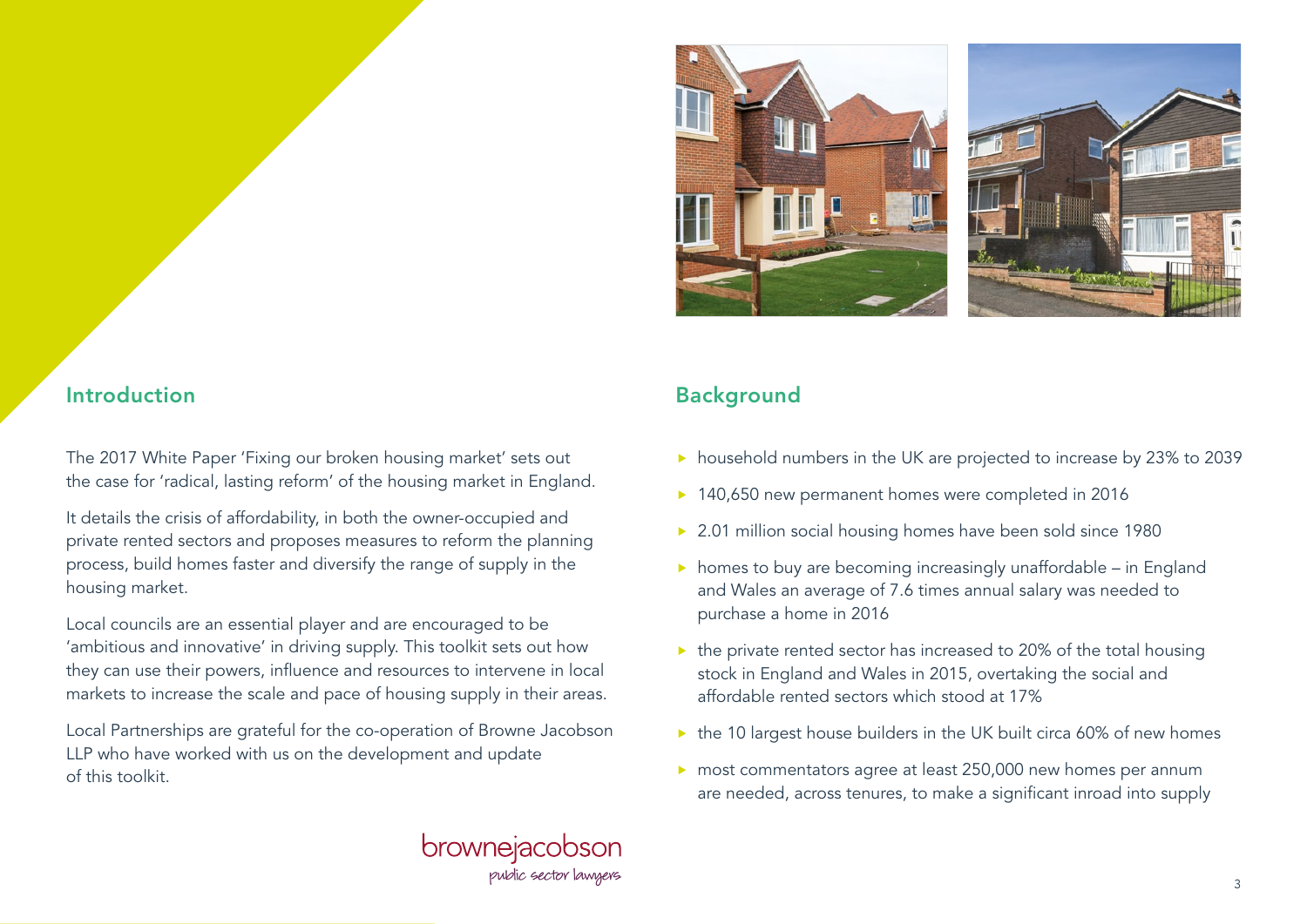# Current position in England and Wales

2014–15

Local authorities completed 1,360 homes

2015–16

Local authorities completed

1,890 homes

Many examples of LAs becoming involved in delivery: Direct development Joint Ventures Wholly owned companies etc.

Delivery so far making limited overall impact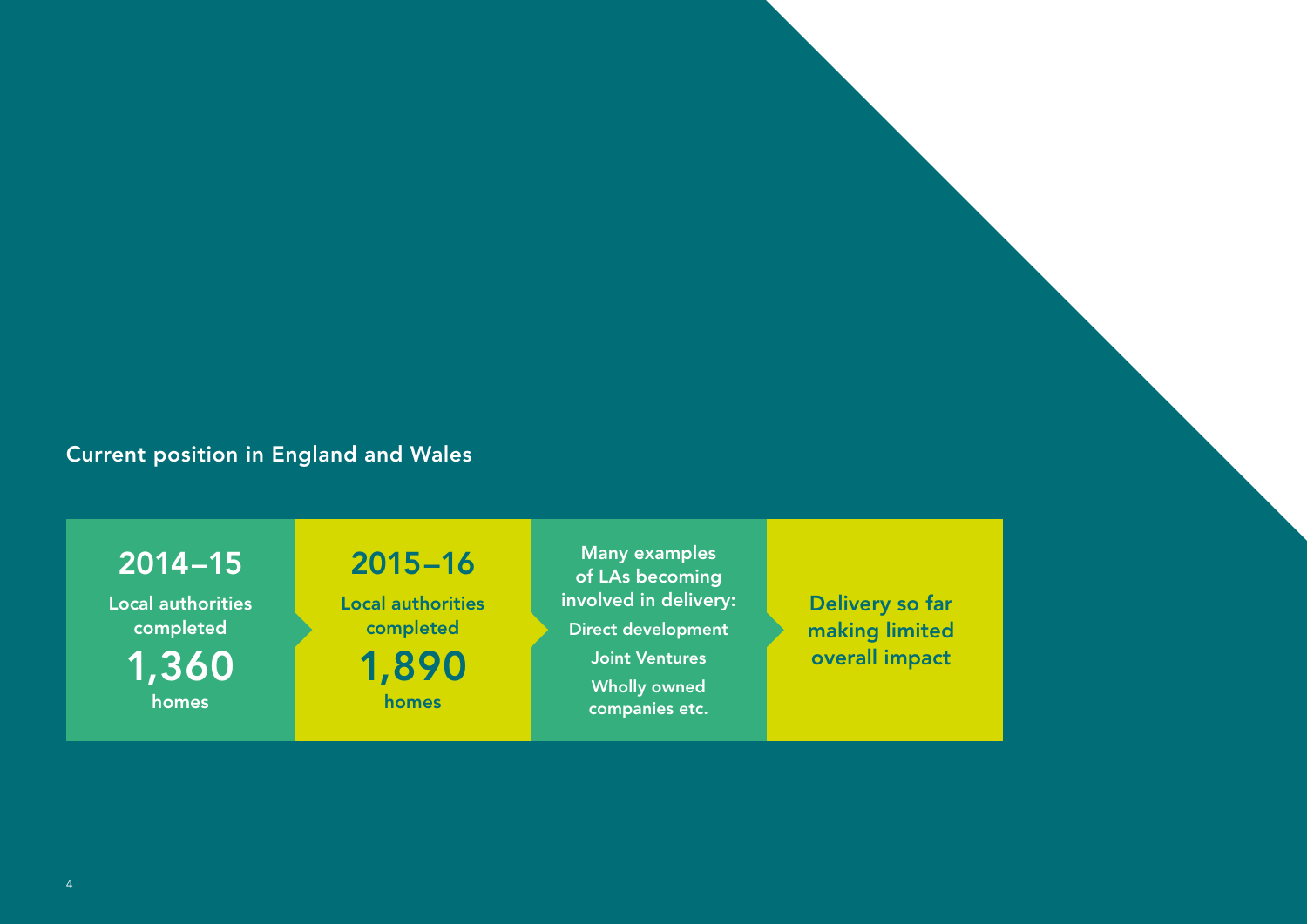Dwellings completed in England 1991 – 2016



Median price paid for property and annual earnings indices in England and Wales 1997 – 2016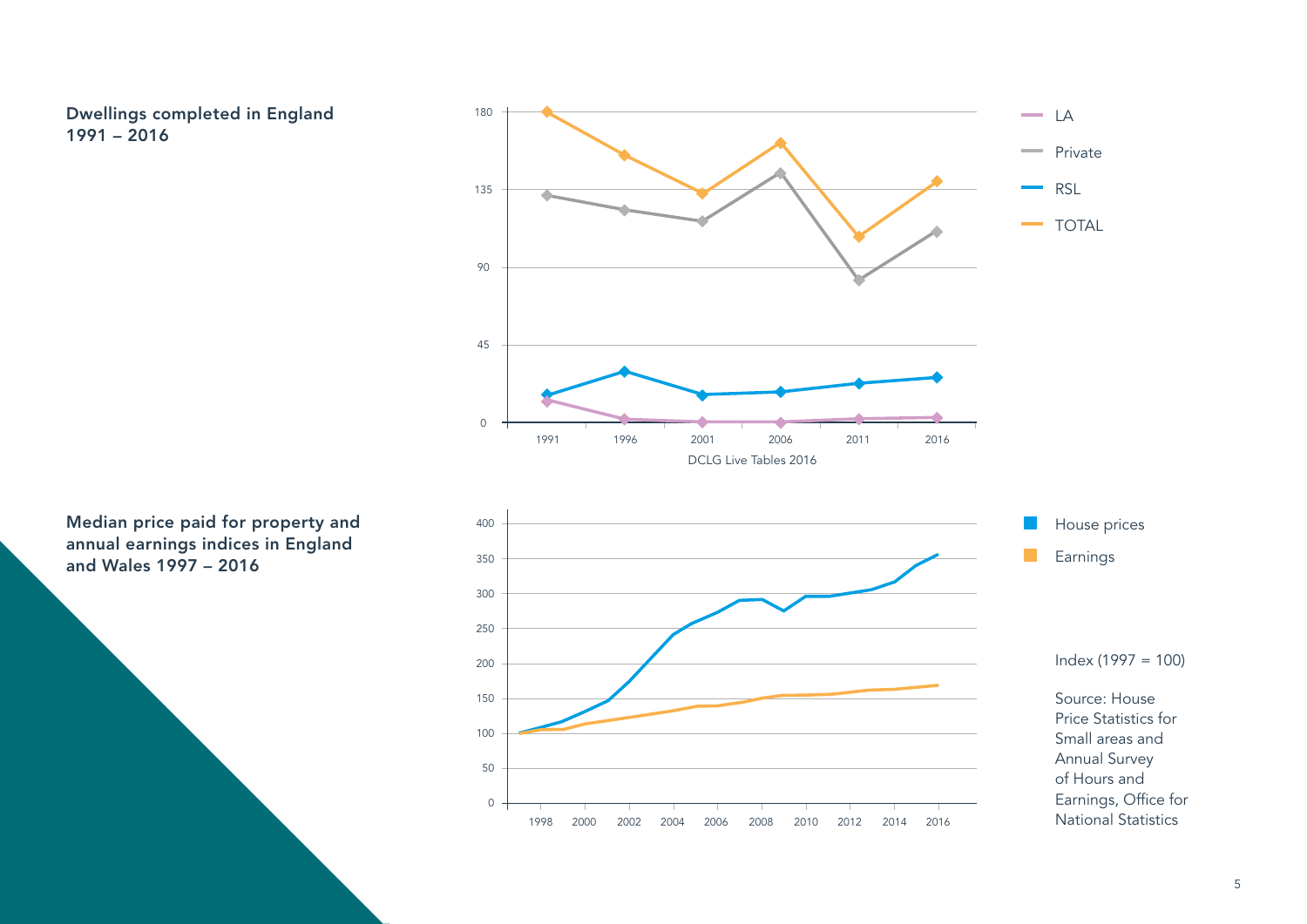# Projections

The shifts in the demography and patterns of household formation in the UK are leading to increased numbers of households.

# Household projections, United Kingdom, 2002 – 2036



England Wales Scotland Northern Ireland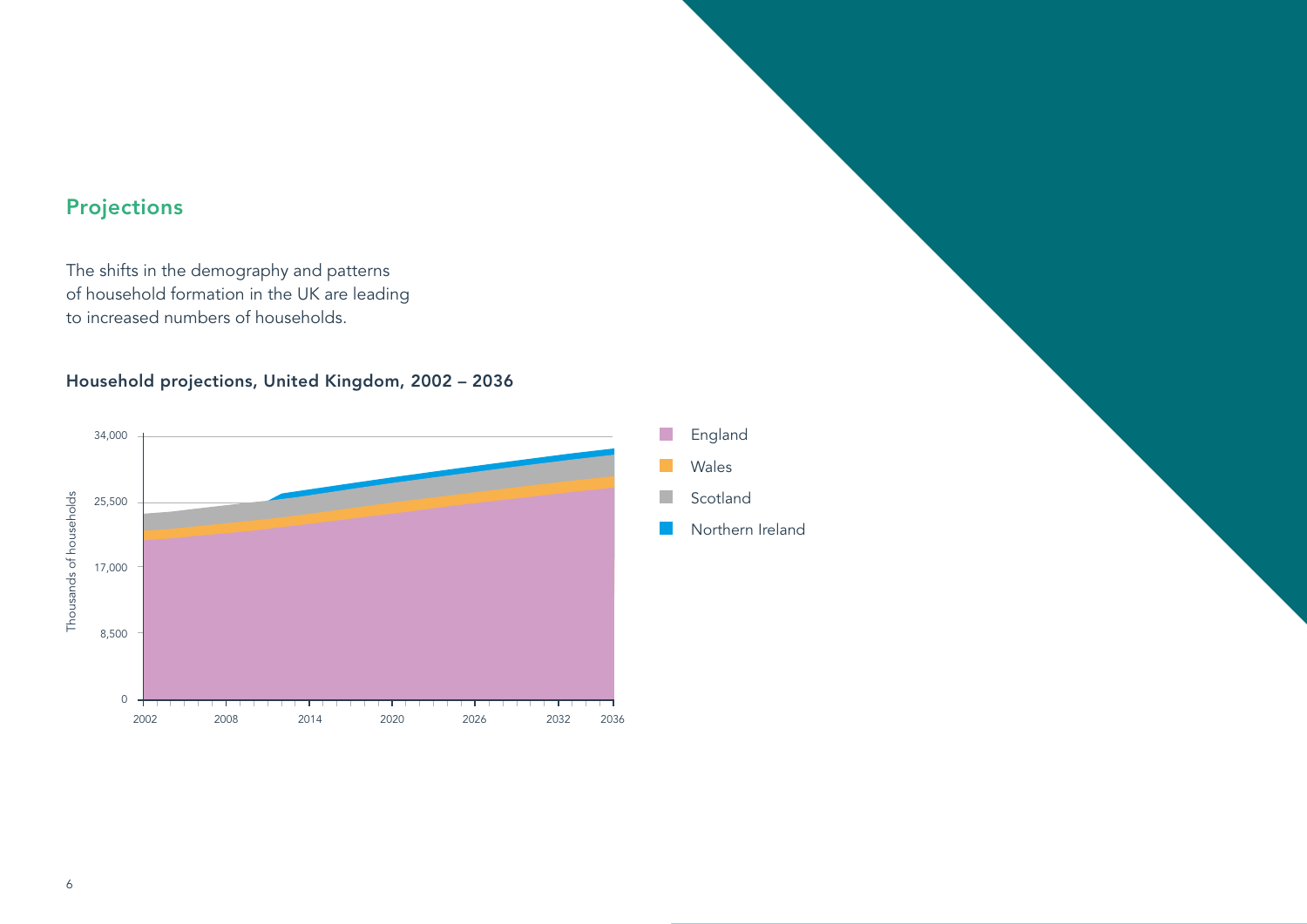# Establishing housing delivery vehicles



To provide a toolkit for local councils setting up housing delivery vehicles to increase and accelerate the supply of the right homes within their areas.

This update of our toolkit focusses on structures, procurement and supply chain.



Goal Context Context Context Context

While both housebuilding starts and completions are up, and planning permissions granted have reached an 8 year high, the pace of development is not increasing at a rate that will make a serious impact on the long-standing shortage of supply of new homes.

The government has signalled its intention to bring new suppliers into the housing market and local councils are uniquely-placed to seize this opportunity.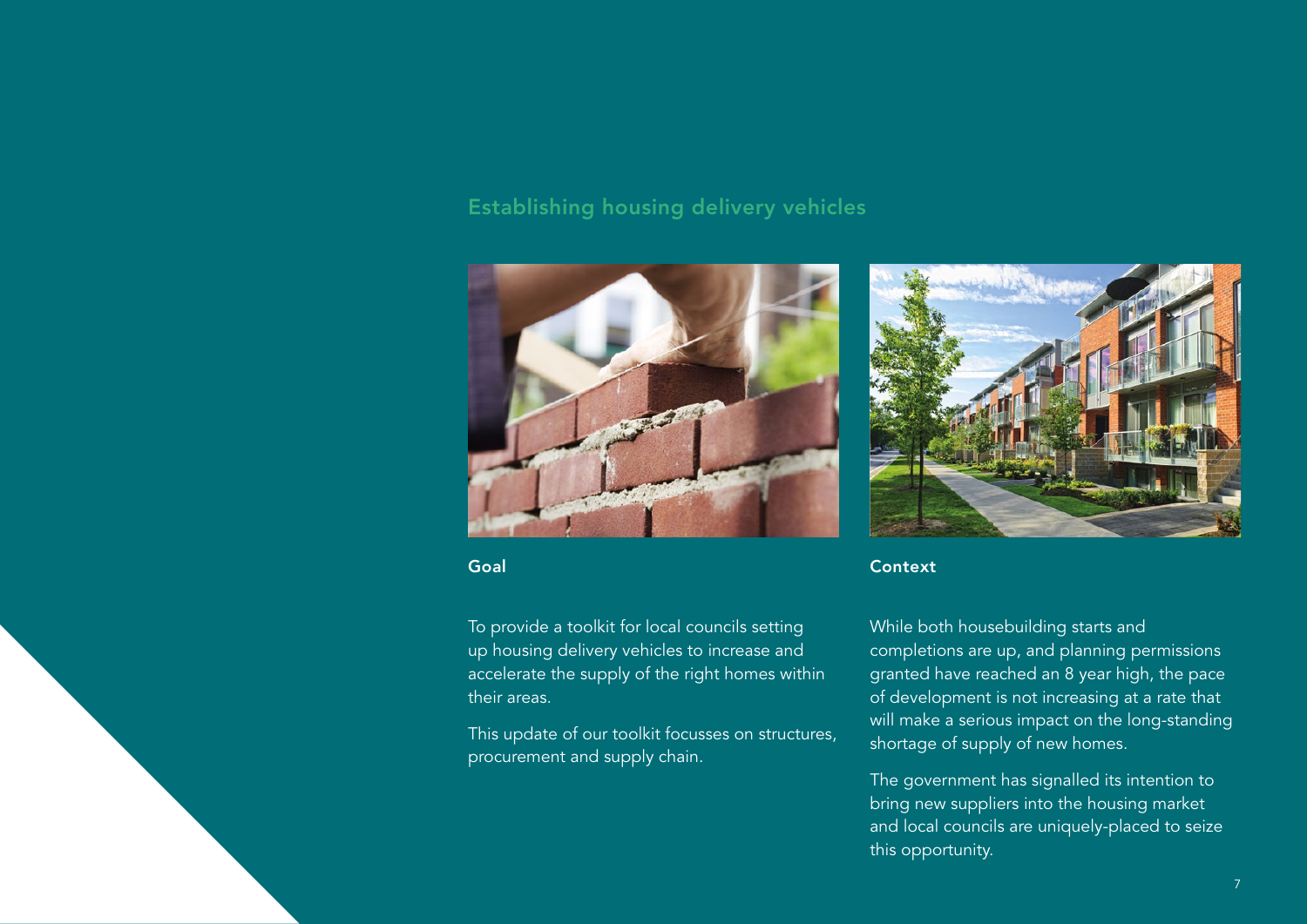# Toolkit structure

This toolkit sets out how local councils can develop a forward strategy and programme to increase significantly housing supply.

# Housing delivery vehicles



STAKEHOLDER ENGAGEMENT AND DECISION MAKING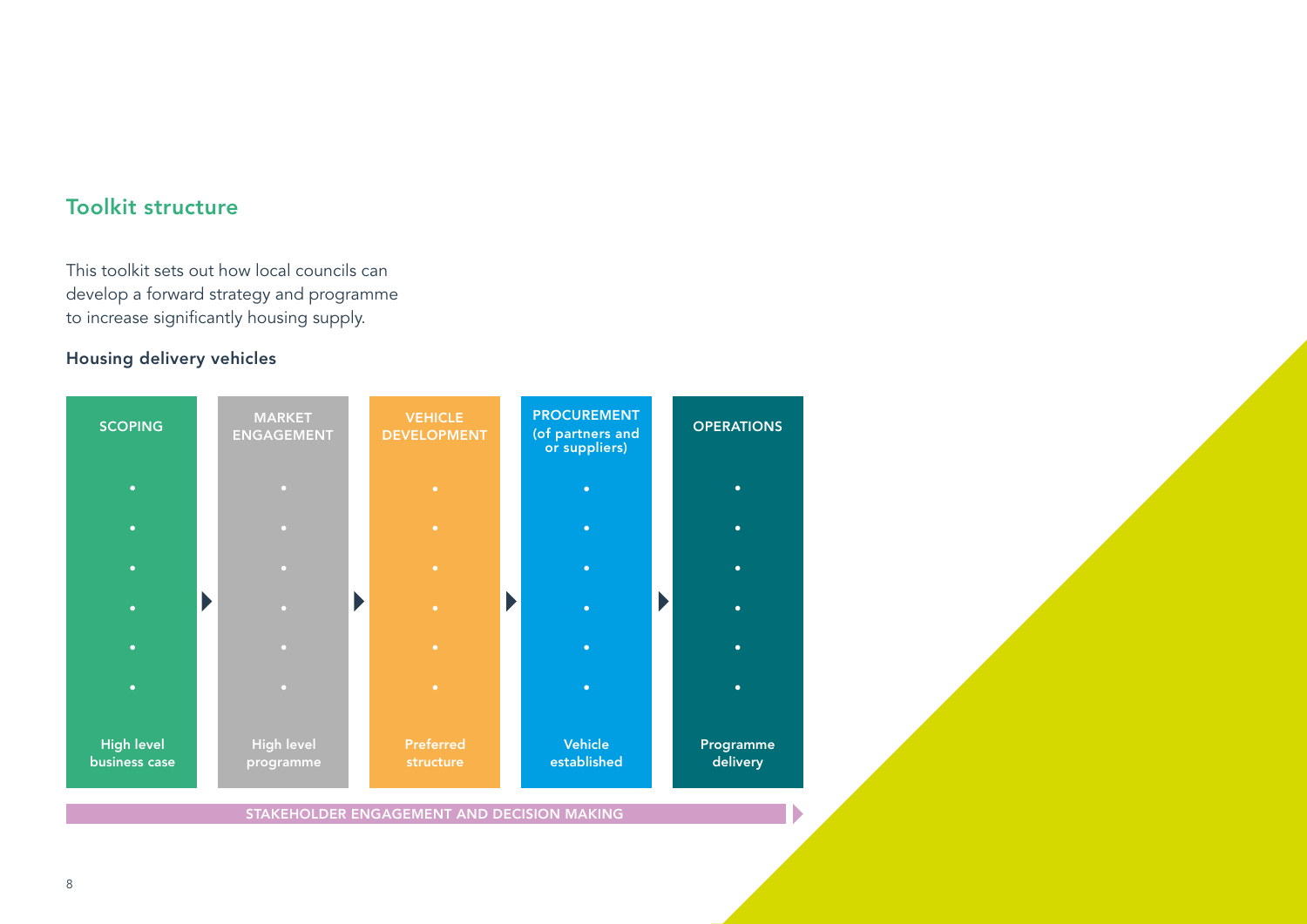

Flexibility of design Flexibility of design



# Flexibility of design Breaking the Public /

Each has its own context. To address local characteristics the toolkit has been designed so councils can use all of the elements or each can stand alone.

# Private mould

Successful delivery of more homes will involve more effective working with the private sector. Much of the emphasis in the toolkit is on the best ways of working with the private sector and harnessing its potential.



The toolkit moves from initial scoping to operations, guiding councils through the key questions to be addressed at each stage, and ensuring that the important issues are considered.



#### Process driven A tailored solution

The toolkit will assist councils to develop the best solution for their unique circumstances, taking into account context, ambition and scale. The nature and complexity of the solution will depend on these factors, tested in the scoping stage.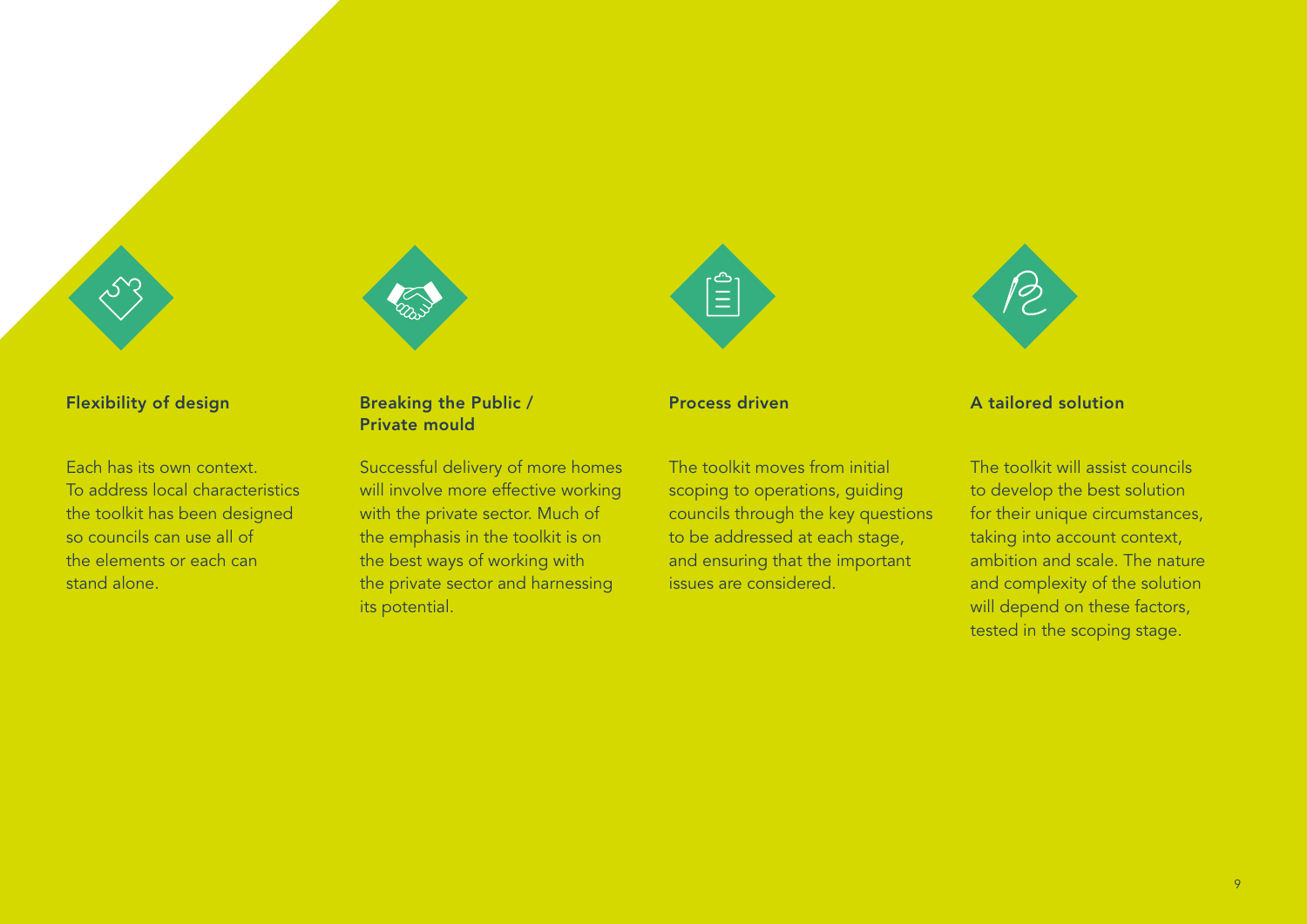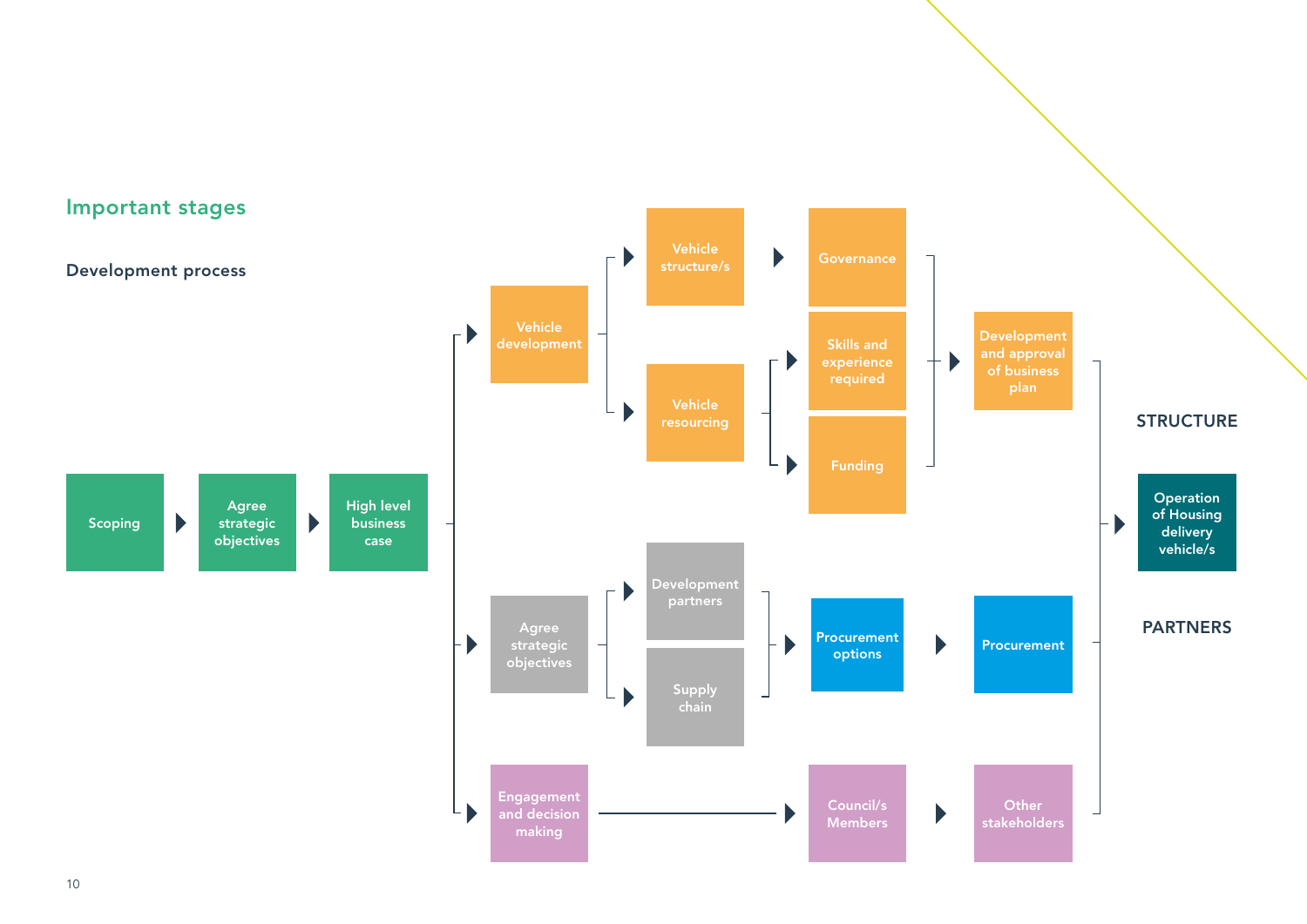# Vehicle development

In the next pages we focus on vehicle development.

# Housing delivery vehicles



STAKEHOLDER ENGAGEMENT AND DECISION MAKING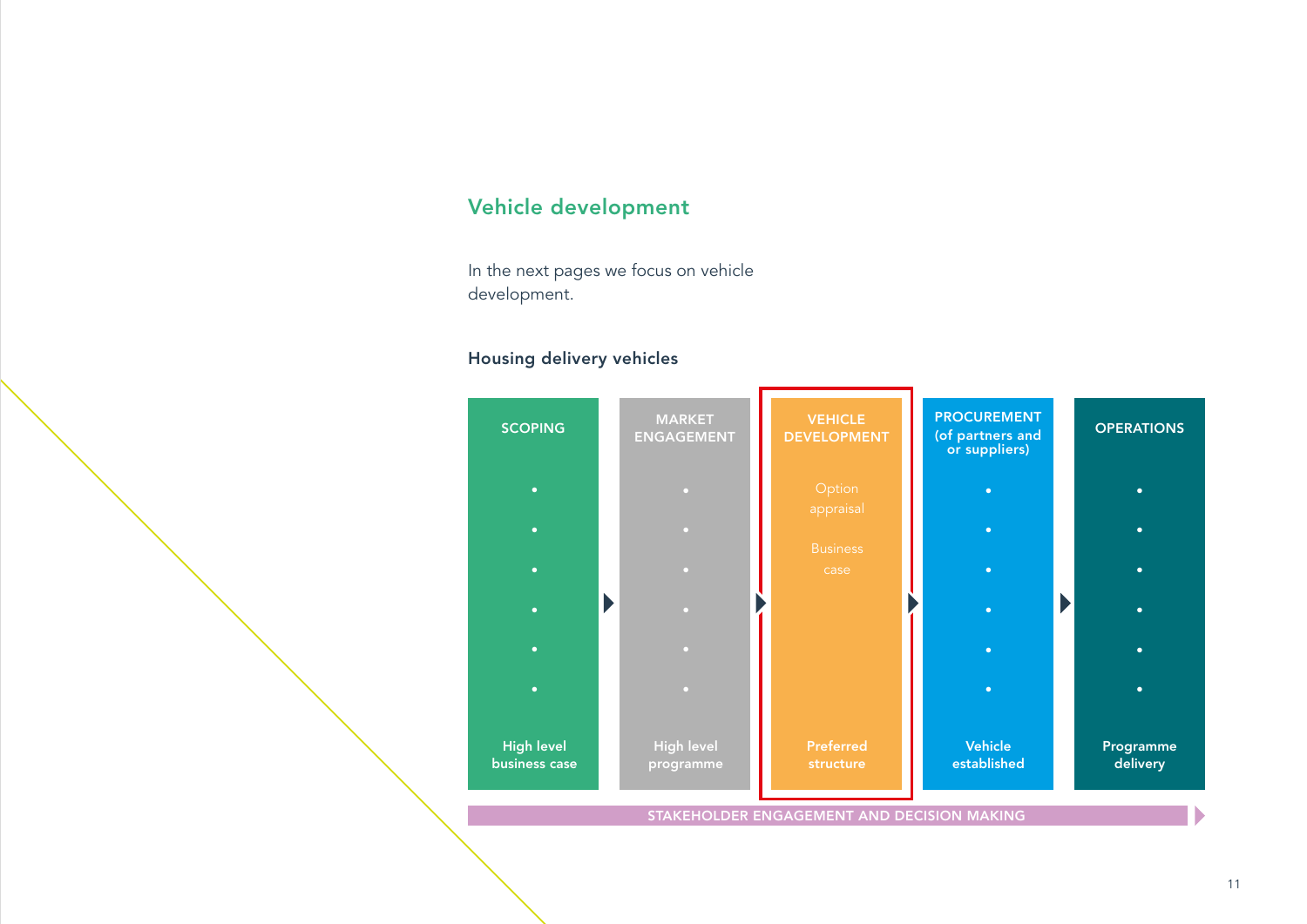### Business case

Before setting up a company a council must, by law, prepare a business case. This should follow the HM Treasury Green Book approach to public sector investment, adopting the Five Case Model.

#### The five case model

#### **Strategic**

the strategic case demonstrates that the spending proposal provides business synergy and strategic fit and is predicated upon a robust and evidence based case for change. This includes the rationale of why intervention is required, as well as a clear definition of outcomes and the potential scope for what is to be achieved

#### Economic

the main purpose of the economic case is to demonstrate the spending proposal optimises public value (to the UK as a whole)

#### **Commercial**

the commercial case demonstrates the "preferred option" will result in a viable procurement and well-structured deal

#### Financial

the financial case demonstrates the "preferred option" will result in a fundable and affordable deal

#### Management

the management case demonstrates the "preferred option" is capable of being delivered successfully, in accordance with recognised best practice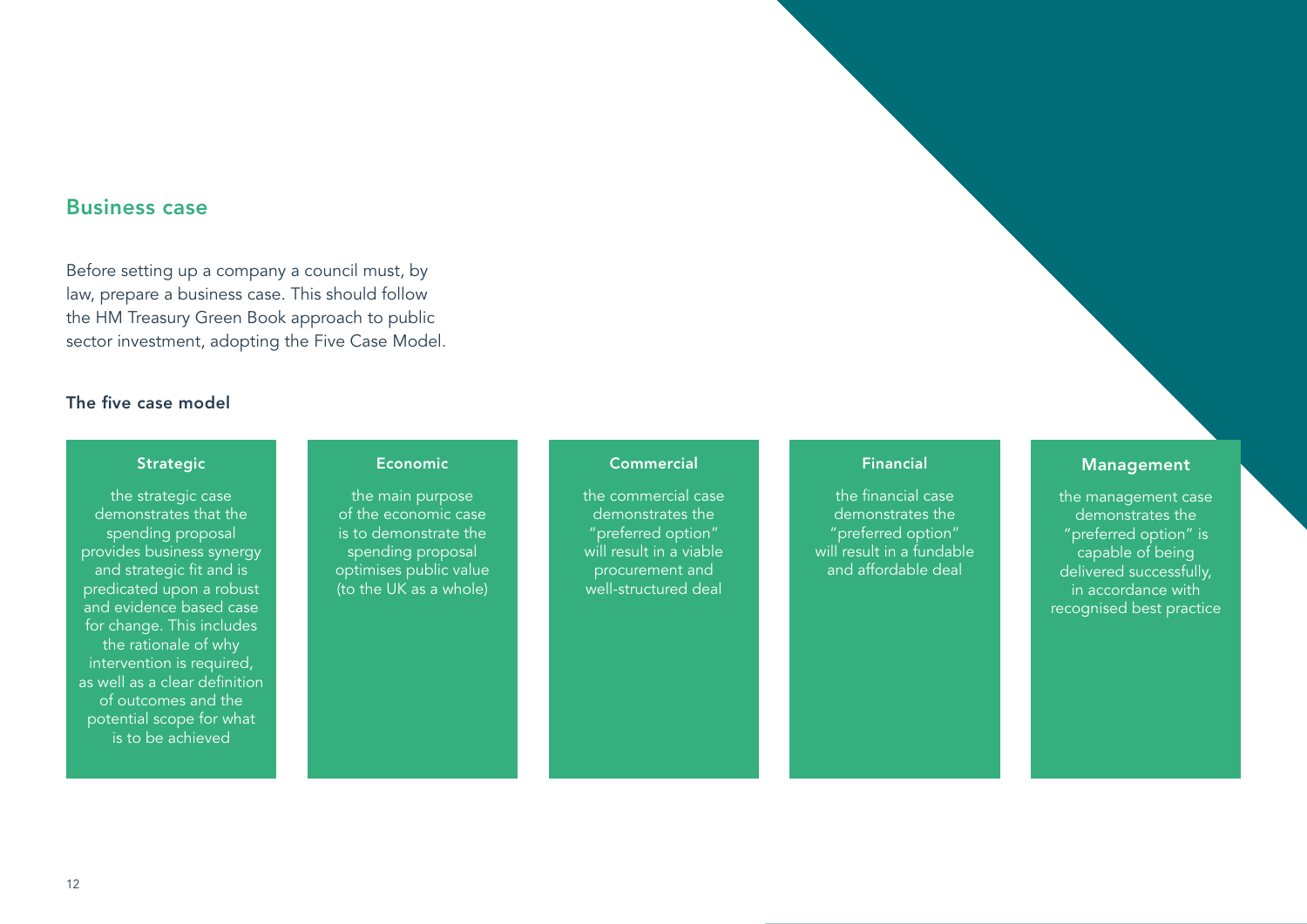# There are 5 broad options for vehicles, which should be compared against a 'do nothing' option in the commercial element of the business case.

| single<br>wholly owned<br>company<br>for ownership | single<br>wholly owned<br>company with<br>development | wholly owned<br>company with<br>subsidiaries<br>(development and<br>ownerships) | joint venture<br>company | 'virtual housing<br>company' |
|----------------------------------------------------|-------------------------------------------------------|---------------------------------------------------------------------------------|--------------------------|------------------------------|

In the following pages we describe these options, along with the pros and cons of each and their risk profiles.

The most suitable vehicle option for a council will depend on the previous scoping work completed.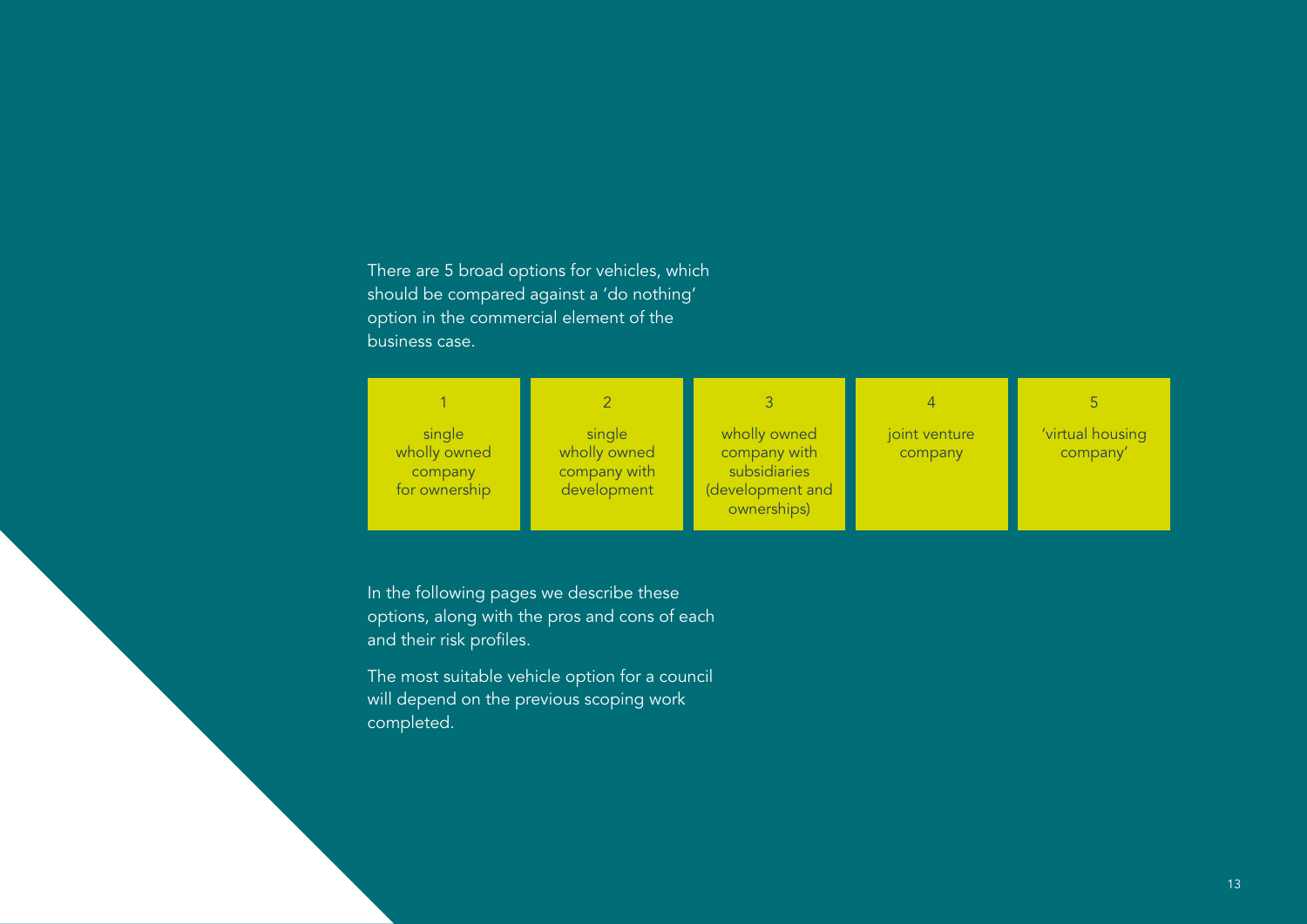# Vehicle options: 1 – single wholly owned company for ownership

This approach limits the company to a role in holding assets and managing them.

Typically, this may mean that where the council is promoting development schemes in the usual way (by development agreements or land sales), the developer may be required to transfer residential units into the company as part of the overall deal. These units would be "sold" to the company on arms-length terms, therefore at a cost to the company (funded by the council or out of any land value transferred from the council to the developer under the development agreement).

The company would then hold and manage the assets, taking in revenue and either passing that up to the council as shareholder, or re-cycling that cash into future acquisitions (or both).

This approach is used where a council is seeking to create revenue streams from assets and/or reduce costs of temporary accommodation for the homeless.

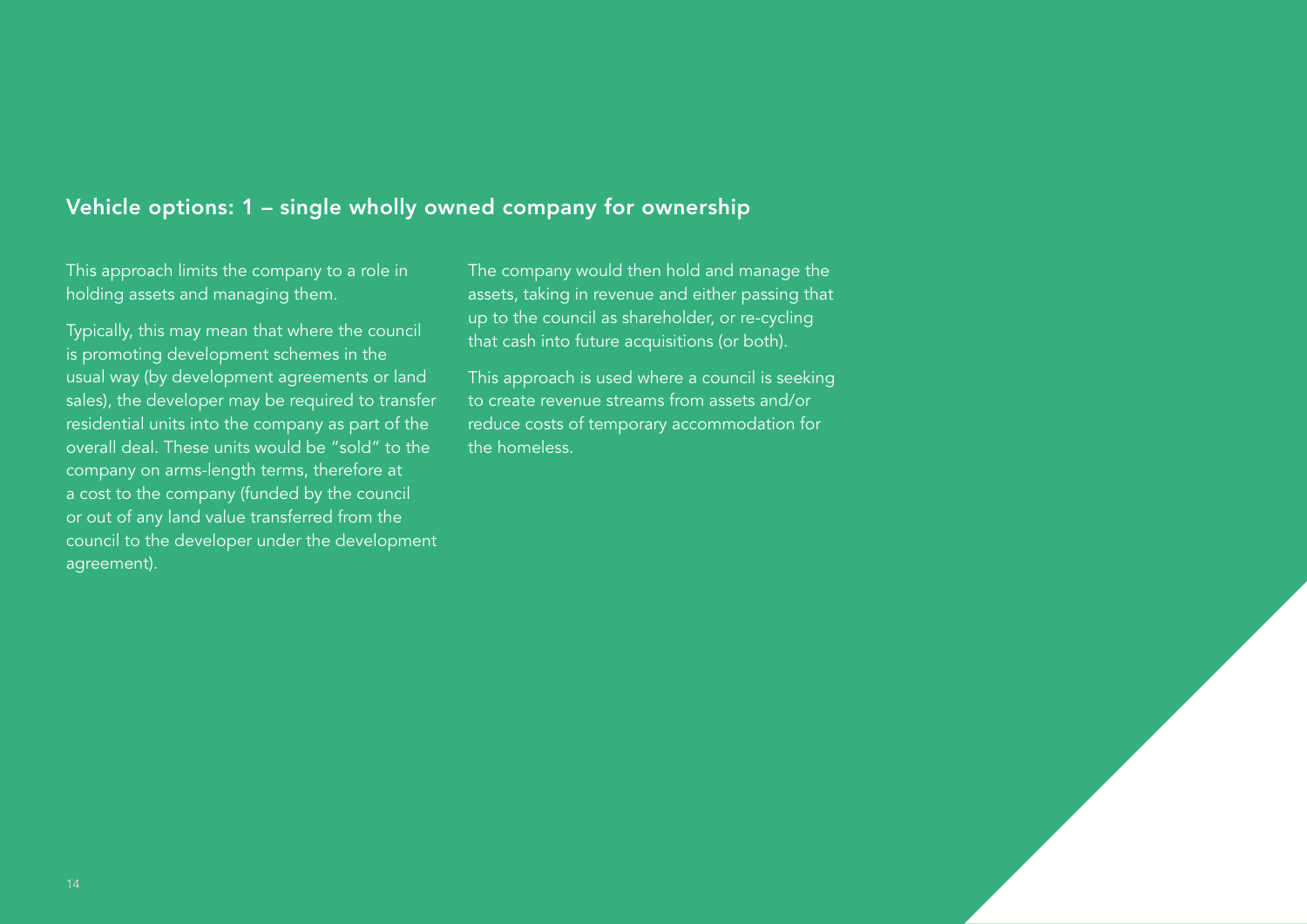

Council moves homes into the company. Its function is essentially one of being a holding-place and "landlord" (non-HRA). The company has no role in delivery of new homes.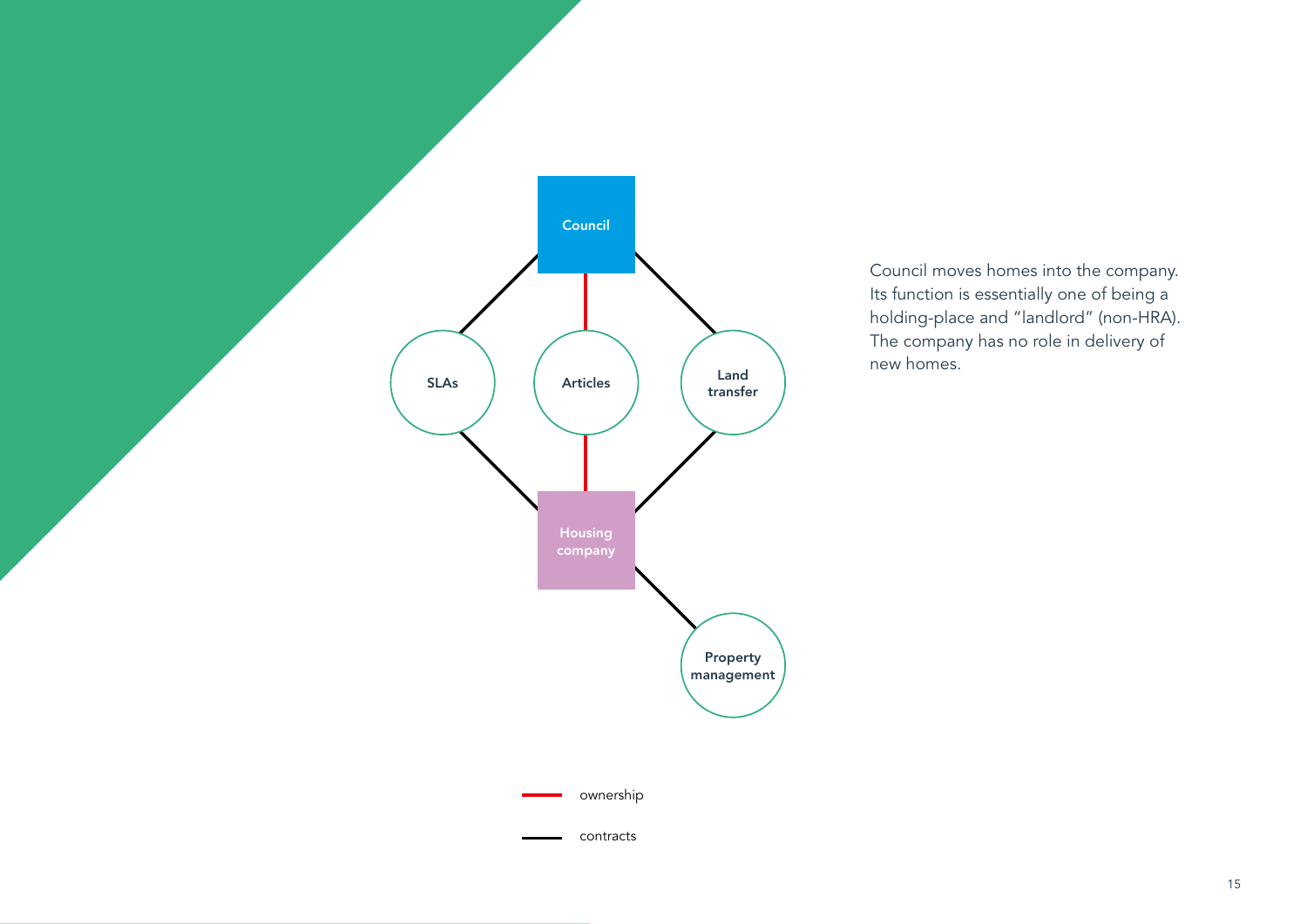# Vehicle options 2 – single wholly owned company with development

Under this option, the company itself takes on a development/delivery role.

This could be limited to a role in undertaking "difficult" sites which are not attractive to the market and where viability may be marginal.

If not limited, this approach would design the mix of sites to be developed to establish a general presence in the local housing supply marketing, whilst not discouraging other housebuilders. In particular, the company has a role to play in bringing sites to market more quickly and by engaging with contractors, investors, funders, etc. to create a sustainable programme of delivery. The company would not adopt a "one size fits all" approach – its general objective being to increase pace and supply.

In carrying out a development role, the company would take on responsibilities that would normally fall on a "developer" – land assembly, planning consents, appraisal, construction, marketing/sales, and so on. Some of these would be contracted out to professional firms and contractors, but the company would carry all or many of the risks and rewards usually taken by a developer/ house-builder.

In this option the company would not be stock-holding and would not normally generate revenue streams.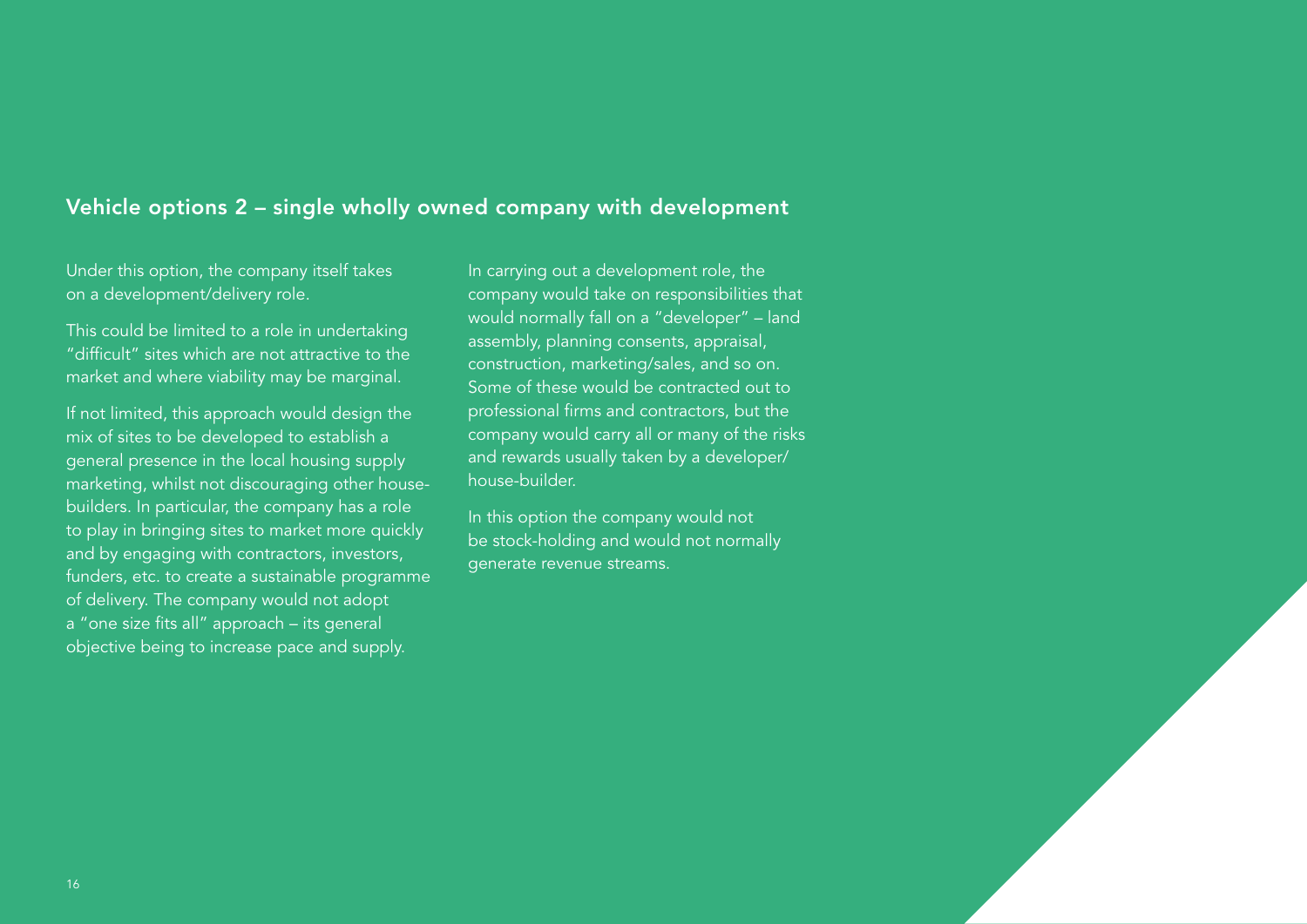

The company plays a role in new homes but only to the extent that the council may require all or some units built to be transferred into the company.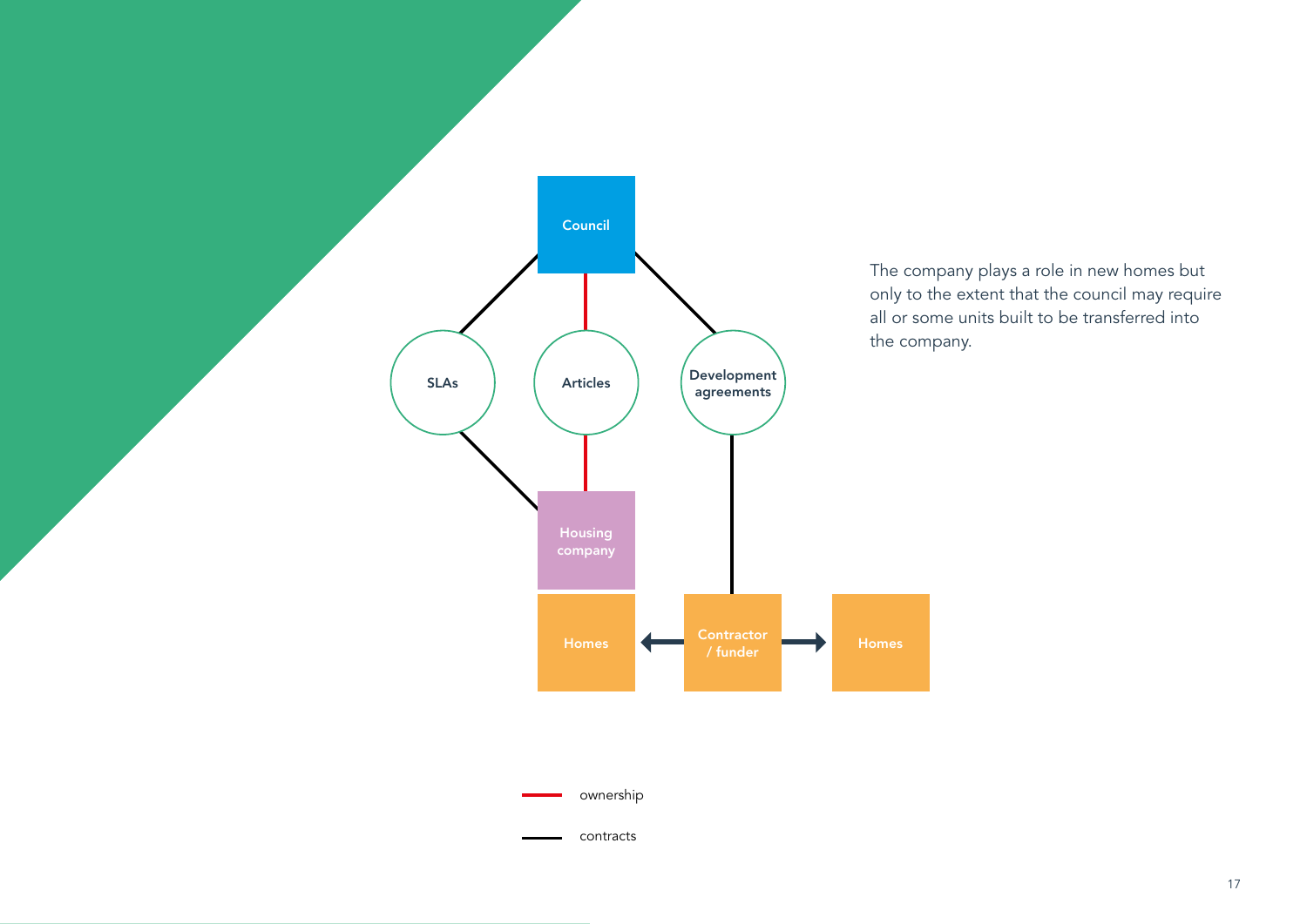# Vehicle options 3 – wholly owned company with subsidiaries

Under this option, the council will carry out a developer role and take a long-term stake in the assets created (notably rented accommodation, but equally that might be some commercial premises from mixed use schemes).

To ring-fence risk, the business would operate via subsidiaries. This would also allow for different funding partners to be brought in to facilitate different developments or types of development.

This model would mean a fully-fledged commercial business, but probably separating out the developer role from that of ownership. Of course, the subsidiary approach does not need to be created at the start. The company will have the ability (with shareholder consent) to set up subsidiaries as and when needed. This gradual approach can be enshrined in the company's business plan.

The key dynamic here is the deliberate up-front intention for the company to have both a developer role and long term stake in assets created.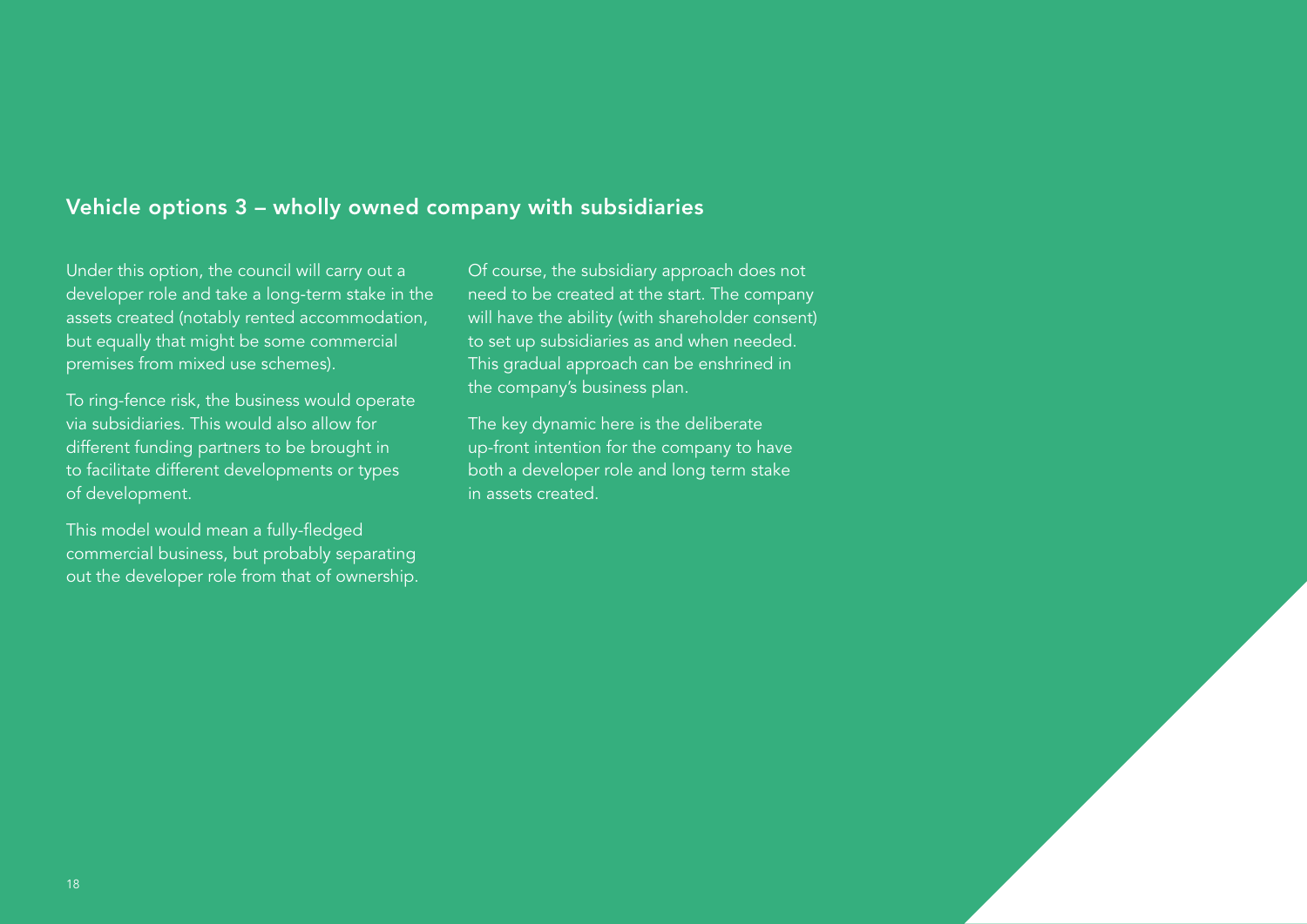

The company operates via site (or tenure) specific subsidiaries. This may be advantageous to ring fence risk in development activity or to unbundle differing types of housing/tenure. As an alternative to subsidiaries (the vertical model) underneath the housing company, the council could set up a number of companies (a horizontal model), each having a different focus or role. Equally, this approach can involve an overarching "holding company" not necessarily confined to housing activity. The degree of complexity depends on, and should be driven by, the objectives.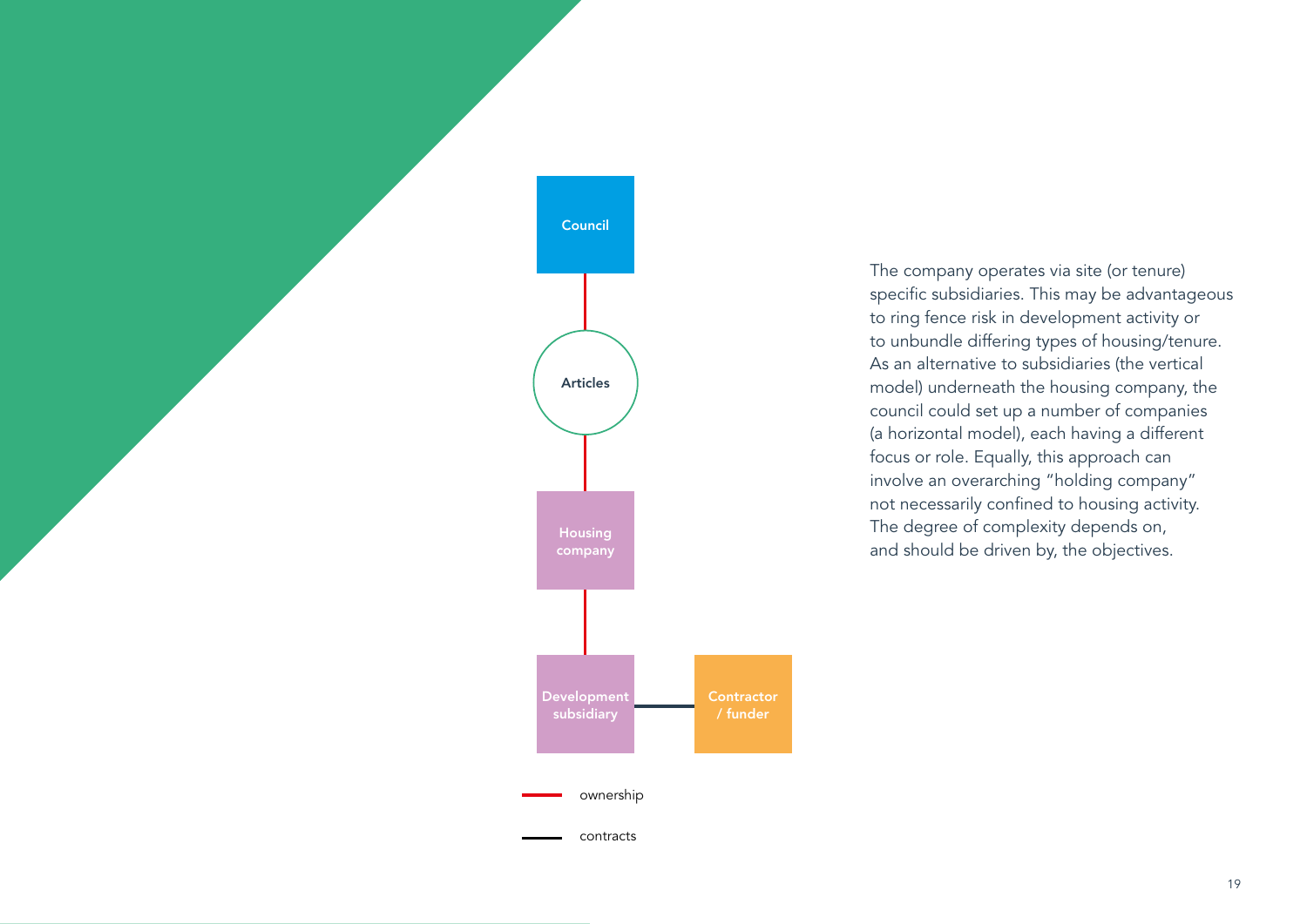# Vehicle options 4 – joint venture

Under this option, the council would engage with developers (private or housing associations) to pursue either a bundle of projects or single projects (where of sufficient size/value to justify the transaction and set-up costs).

This type of approach has been used by other councils where they wish to bring in the resources and expertise (and money) of a developer partner, but without ceding control via the traditional development agreement.

Often these are limited liability partnerships (on the statutory footing that the main objective is regeneration rather than commercial), and are on a 50/50 arrangement. That means a general presumption that the council's land

contribution will roughly match the private sector partner's cash contribution; this 50/50 "equity" is then reflected in voting rights and the share of returns.

This does not preclude other models, such as where the council takes a minority stake (with diluted voting rights and share of returns).

The procurement and set-up costs tend to be higher and these models are only attractive where the private sector partner is given exclusivity over a programme of projects or sites – both in respect of the actual development opportunity and, to a degree, to the construction and development management payments.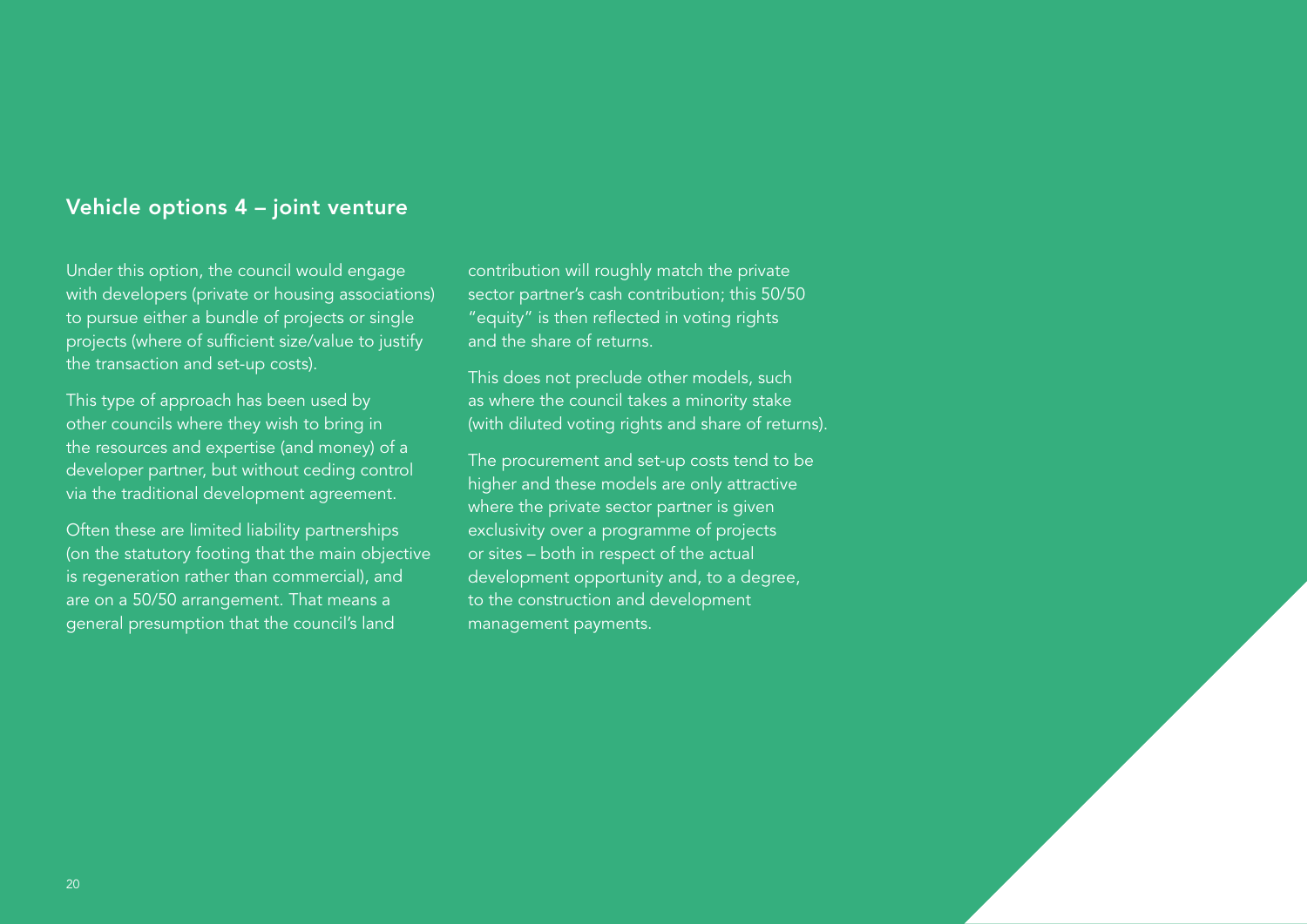

21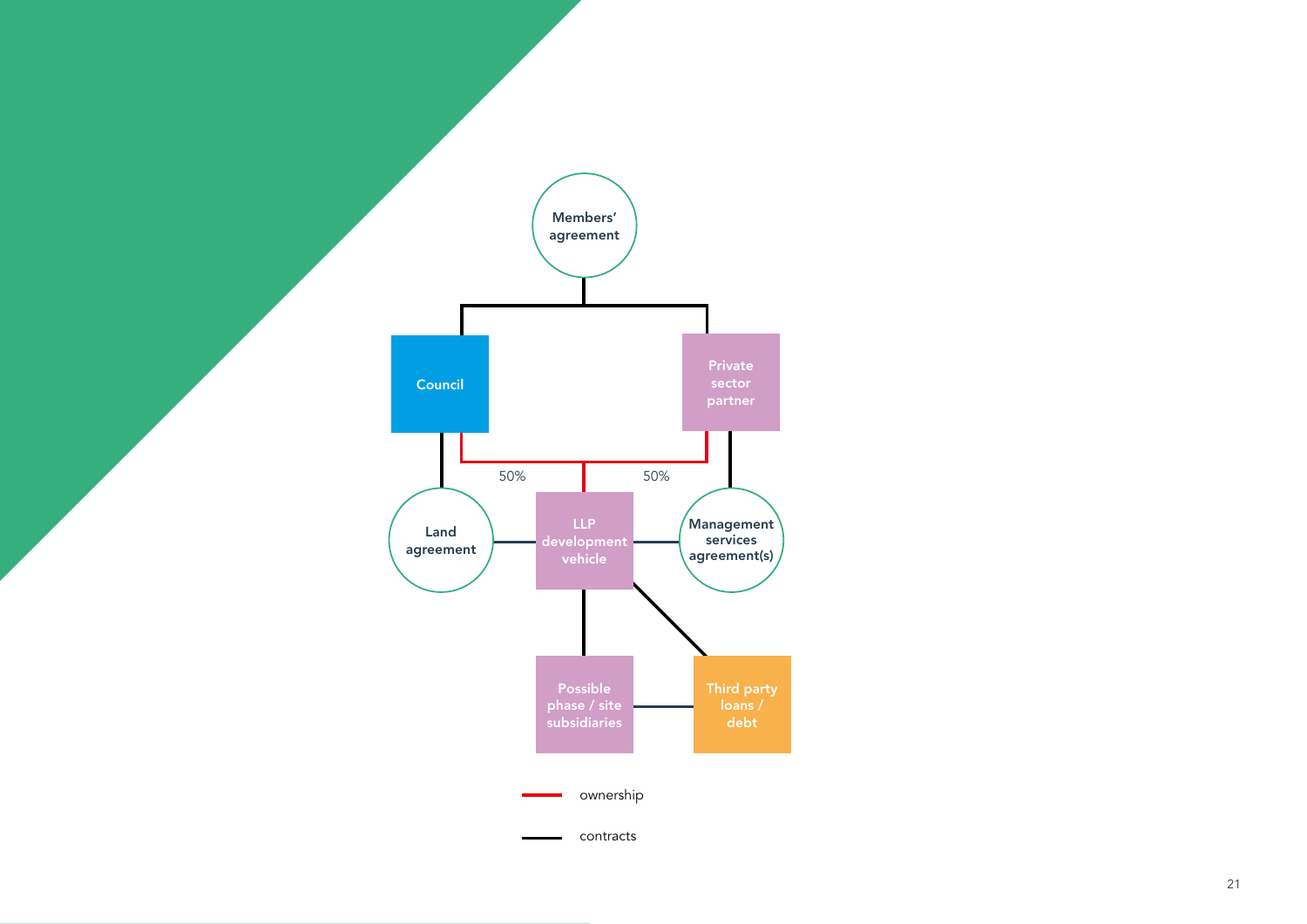# Vehicle options 5 – virtual housing company

Under this option the council ramps up its delivery capacity in-house.

To do this it recruits either fixed-term or permanent staff with the right mix of development management skills. The team would reside in the existing council management structure, and

decisions on its programme would be taken via the normal council decision making process.

Any new stock would be managed in-house, either by the council's own housing management function or by newly recruited staff.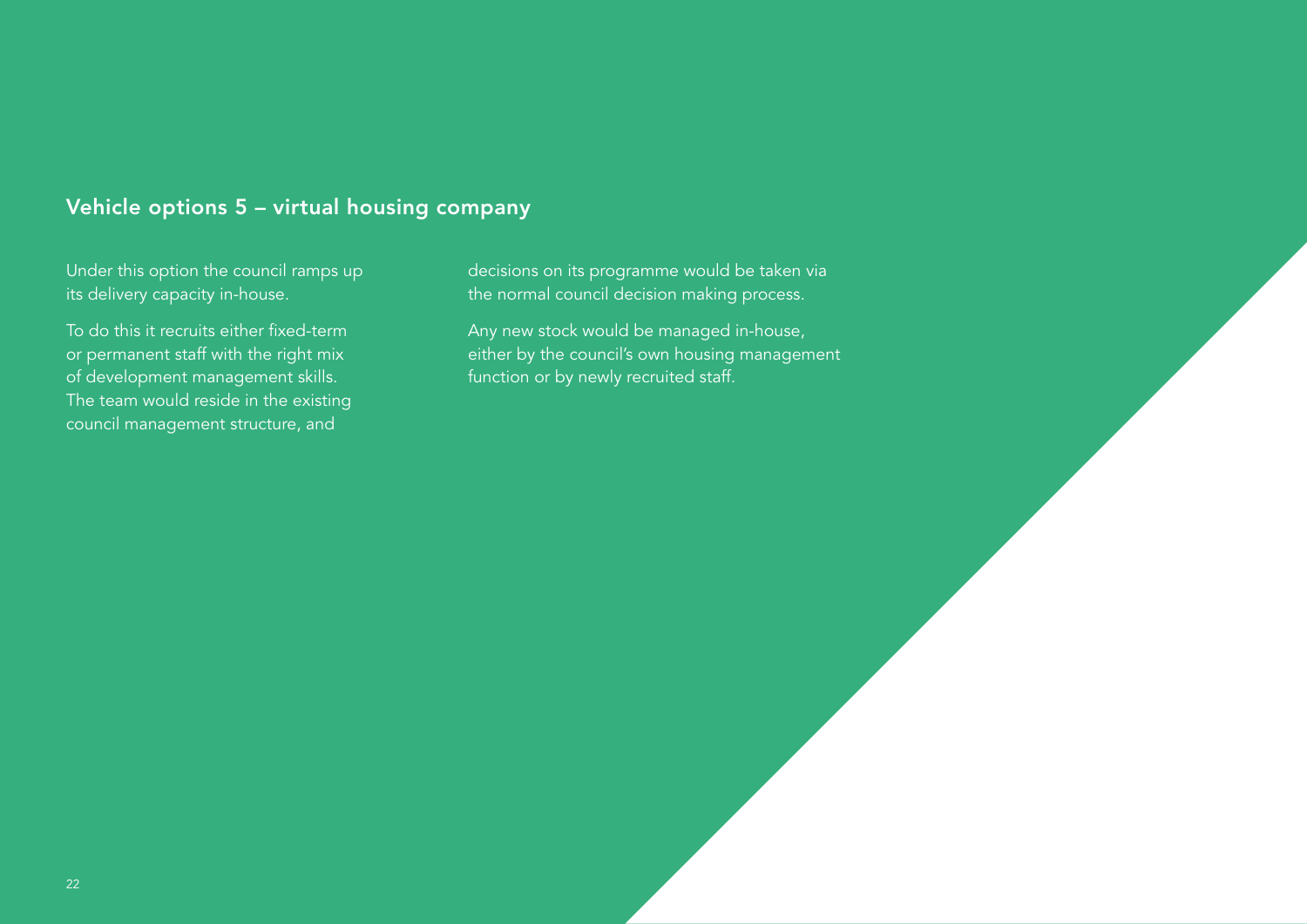# Council investment in a housing delivery vehicle: Think State Aid!

A council may wish to transfer land or provide services to its housing delivery vehicle. If this is done or if other forms of assistance are provided at less than market value, this could constitute State Aid. The point to consider is whether this might provide an unfair advantage to the housing delivery vehicle.

#### What is State Aid?

The State Aid rules are designed to ensure free and fair competition on a level playing field for all those operating businesses (or engaged in commercial activities) throughout the European Union.

A ready-made solution, therefore, is that if a Council follows the public procurement rules and follows an OJEU procurement (or a similar open and transparent procurement) then no issue of State Aid should arise.

However, if an OJEU procurement is not to be followed, the following will need to be considered:

- $\blacktriangleright$  is public funding or are other advantages to be provided to a housing delivery vehicle?
- ▶ could the vehicle be said to be operating commercially (the State Aid rules apply to "undertakings" engaged in "economic activities")?

# If the answers to these two questions are "yes", this could be said to be State Aid. Not all State Aid is unlawful. The tests involved in establishing whether or not the assistance is likely to be State Aid can be complex but a further key question to ask is whether a competitor private sector company to the housing delivery vehicle would be at a disadvantage because it would not benefit from such funding or advantages.

# What practical steps should the Council take?

As well as considering State Aid issues at the very earliest opportunity alongside various housing delivery vehicle options, the Council must take its own legal advice on the specifics of its proposals and refer to the original EU legislation. The Council may also be able to access advice from the State Aid team at the Department for Business, Energy & Industrial Strategy or within the Welsh Government (as appropriate).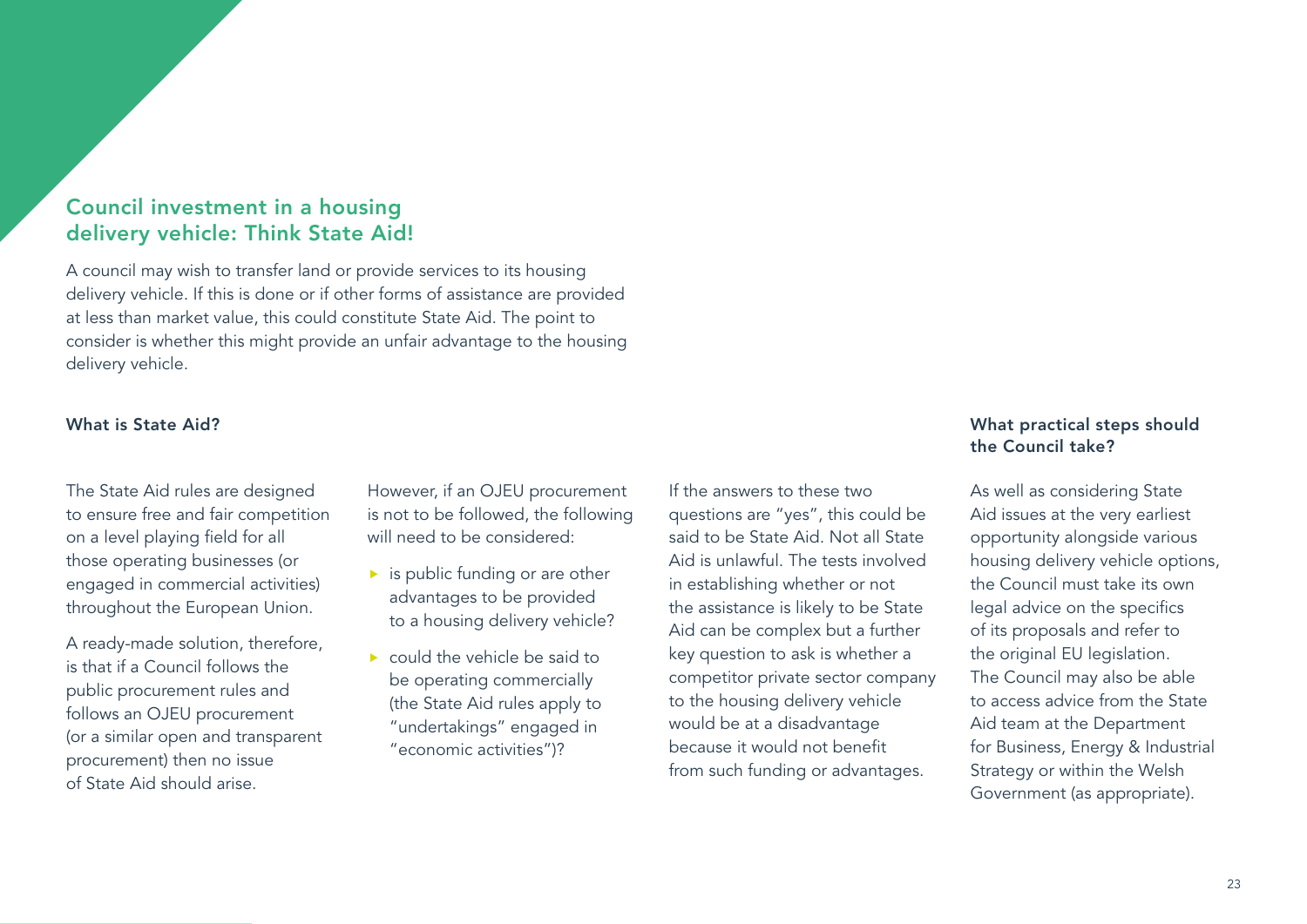# Summary of vehicle options

| <b>VEHICLE OPTION</b>                                                  | <b>ADVANTAGES</b>                                                                                                                                                                                                          |
|------------------------------------------------------------------------|----------------------------------------------------------------------------------------------------------------------------------------------------------------------------------------------------------------------------|
| single wholly owned company for ownership                              | Enables creation of revenue streams and satisfies the legal<br>requirement to carry out commercial activity via a company. It would<br>be dependent however on the pace of delivery, which would stay<br>with the council. |
|                                                                        | Provides an ability to lever in additional asset management capacity<br>and generally engage the council in the local housing supply<br>market, as a landlord.                                                             |
| single wholly owned company with development                           | Provides the ability to lever in additional development management<br>capacity and generally engage the council in the local housing<br>supply market, as a developer.                                                     |
|                                                                        | Enables creation of capital receipts and satisfies the legal<br>requirement to carry out commercial activity via a company.                                                                                                |
| wholly owned company with subsidiaries (development<br>and ownerships) | Provides the ability to lever in additional development management<br>capacity and generally engage the council in the local housing<br>supply market as a developer.                                                      |
|                                                                        | Enables creation of capital receipts and satisfies the legal<br>requirement to carry out commercial activity via a company.                                                                                                |
| joint venture company                                                  | Allows for risk (and reward) sharing with a private sector or housing<br>association partner.                                                                                                                              |
|                                                                        | Access to skills and capacity via the partner organisation.                                                                                                                                                                |
|                                                                        | Access to an experienced development team.                                                                                                                                                                                 |
| virtual housing company                                                | Quick and easy to set up as no new company has to be established.                                                                                                                                                          |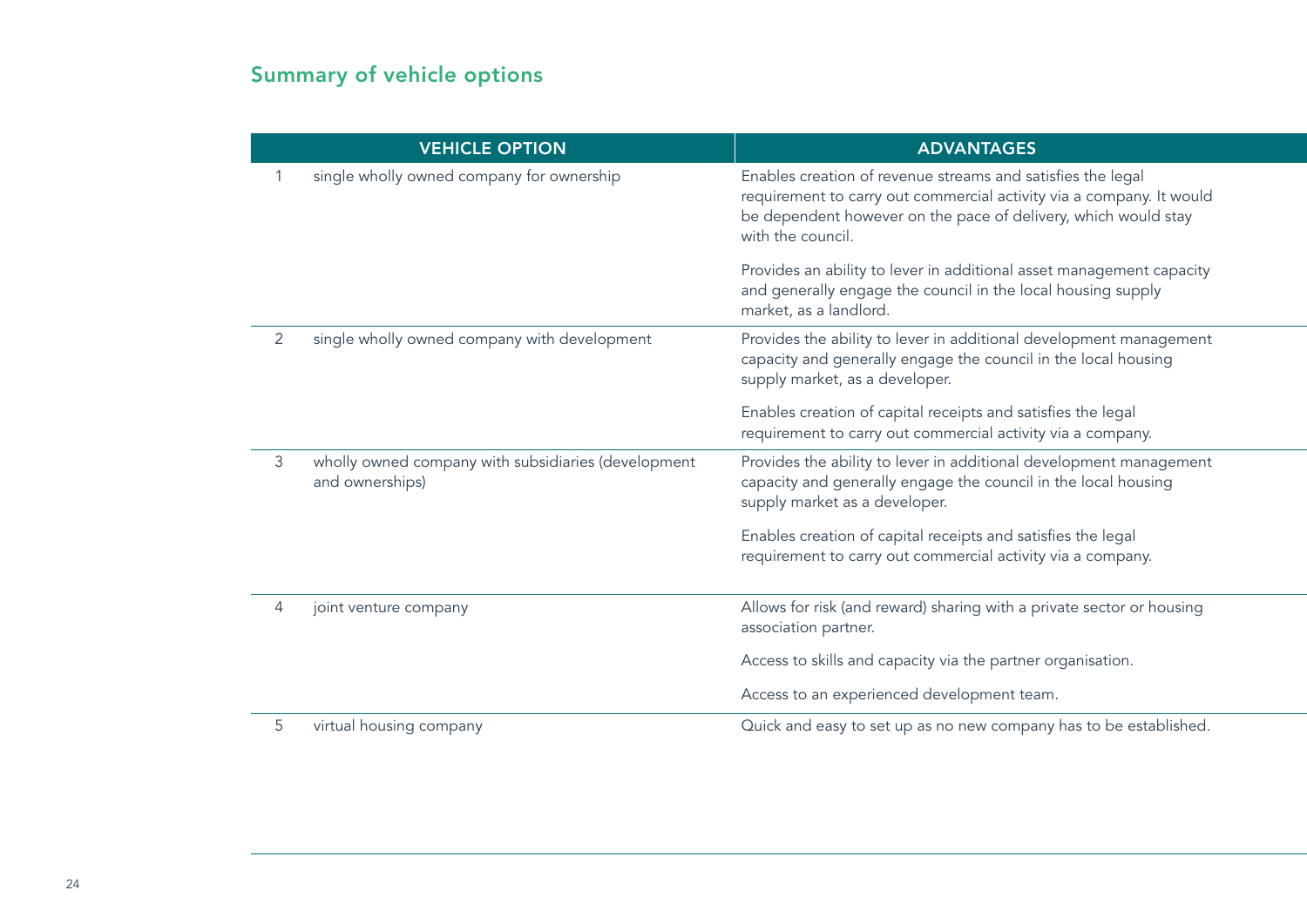| <b>DISADVANTAGES</b>                                                                                      | <b>RISK</b>                                                                                                                                                                                   |  |
|-----------------------------------------------------------------------------------------------------------|-----------------------------------------------------------------------------------------------------------------------------------------------------------------------------------------------|--|
| Relies on existing suppliers in the market for delivery.                                                  | Medium - Involves additional risk as the company will be relying on<br>revenue streams to meet costs and will be a business in the private<br>rented sector (or in other landlord-type ways). |  |
| It would not ordinarily create revenue streams.                                                           | High - Involves risk as the company will be acting as a developer,<br>but also taking rewards. Acting as a developer, risks would be<br>mitigated in the normal ways.                         |  |
| Will require expertise to be procured for the company in both<br>development and asset management.        | High - Involves risk as the company will be acting as a developer,<br>but also taking rewards. Acting as a developer, risks would be<br>mitigated in the normal ways.                         |  |
|                                                                                                           | Involves additional risk as the company will be relying on revenue<br>streams to meet costs and will be a business in the private rented<br>sector (or in other landlord-type ways).          |  |
| The private sector partner will require a certain element of<br>exclusivity, which may limit flexibility. | High - Involves risk as the company will be acting as a developer<br>and landlord - but also taking rewards. Risk and reward would be<br>shared 50/50.                                        |  |
| Set up costs tend to be higher and time taken to procure longer.                                          |                                                                                                                                                                                               |  |
| Profit making activities will not be permitted through this option.                                       | Medium - the council will bear the risk of employing additional staff                                                                                                                         |  |
| This structure in itself does not create the ability to lever in<br>additional cash, skills or resources. | and entering into a range of development activity.                                                                                                                                            |  |
| The additional capacity recruited has to be paid for from existing<br>council revenue budgets.            |                                                                                                                                                                                               |  |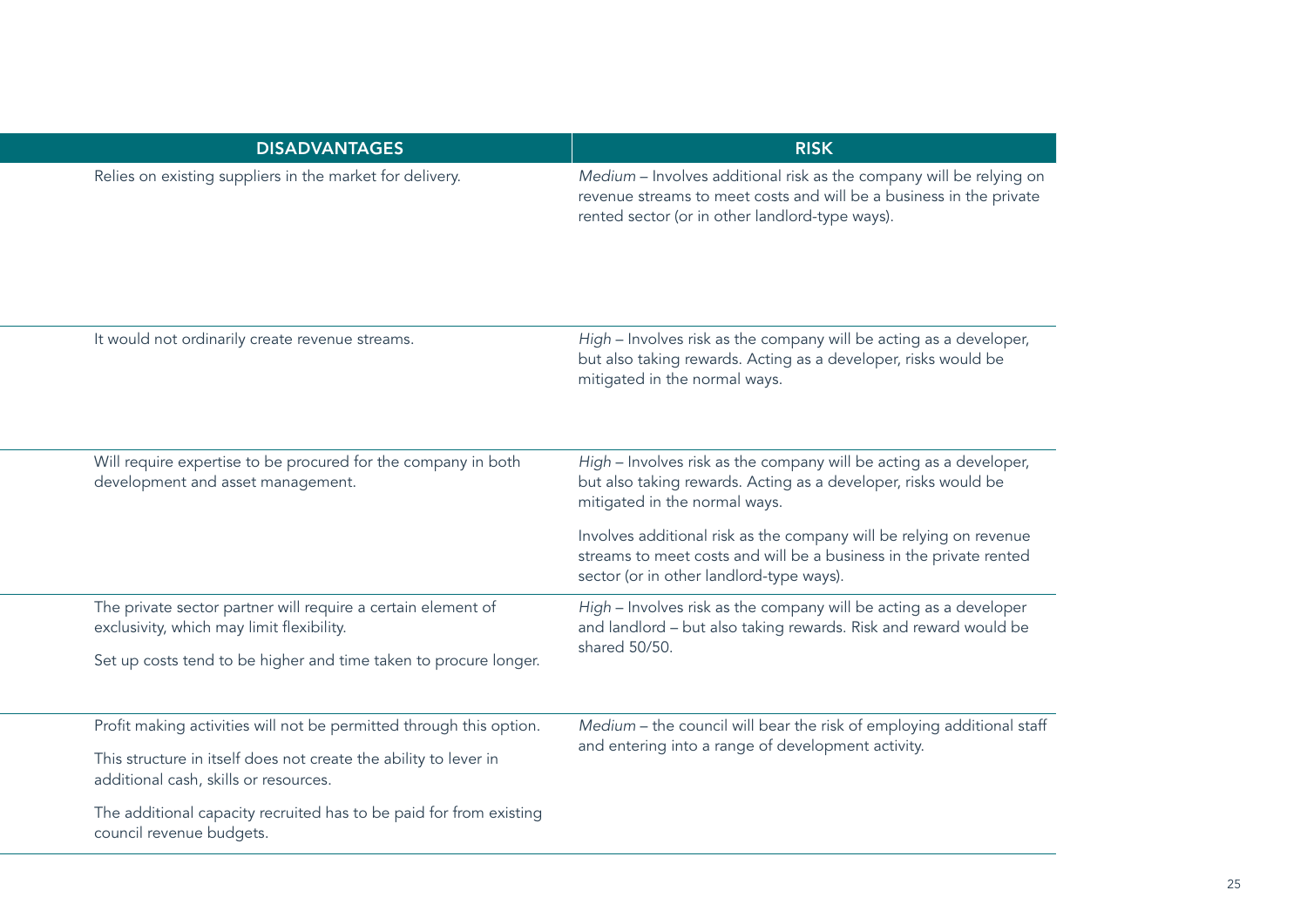# Supply Chain

Councils have a variety of supply chain options:

In-house: a council may have an in-house design team, and access to housing contractors through local frameworks

Using contractors as development agents: councils can contract with companies to act on their behalf as development agents, where development risk then lies with the council

HCA frameworks: all councils have access to the HCA frameworks. The DPP3 framework will have smaller contractors available, as well as the major housebuilders, and this will be available,

as will the full suite of documents developed by the HCA for its Accelerated Construction programme

**Partnering:** with housing associations for specific sites or in a joint venture

Partnering: with developers and/or housebuilders for specific sites or in a joint venture

New players to the market: (including modern methods of construction). A council could enter into site or programme specific arrangements with new players

Additional supply chain offered by company structures:

- $\triangleright$  the company may itself create frameworks of suppliers
- $\blacktriangleright$  the company may develop a self-delivery capacity, initially in-house professional services, but conceivable for actual construction
- **P** greater agility in procurement by not being bound to follow OJEU procedures to the letter
- **acceleration of pace in housing delivery** may itself create new market entries for the local supply chain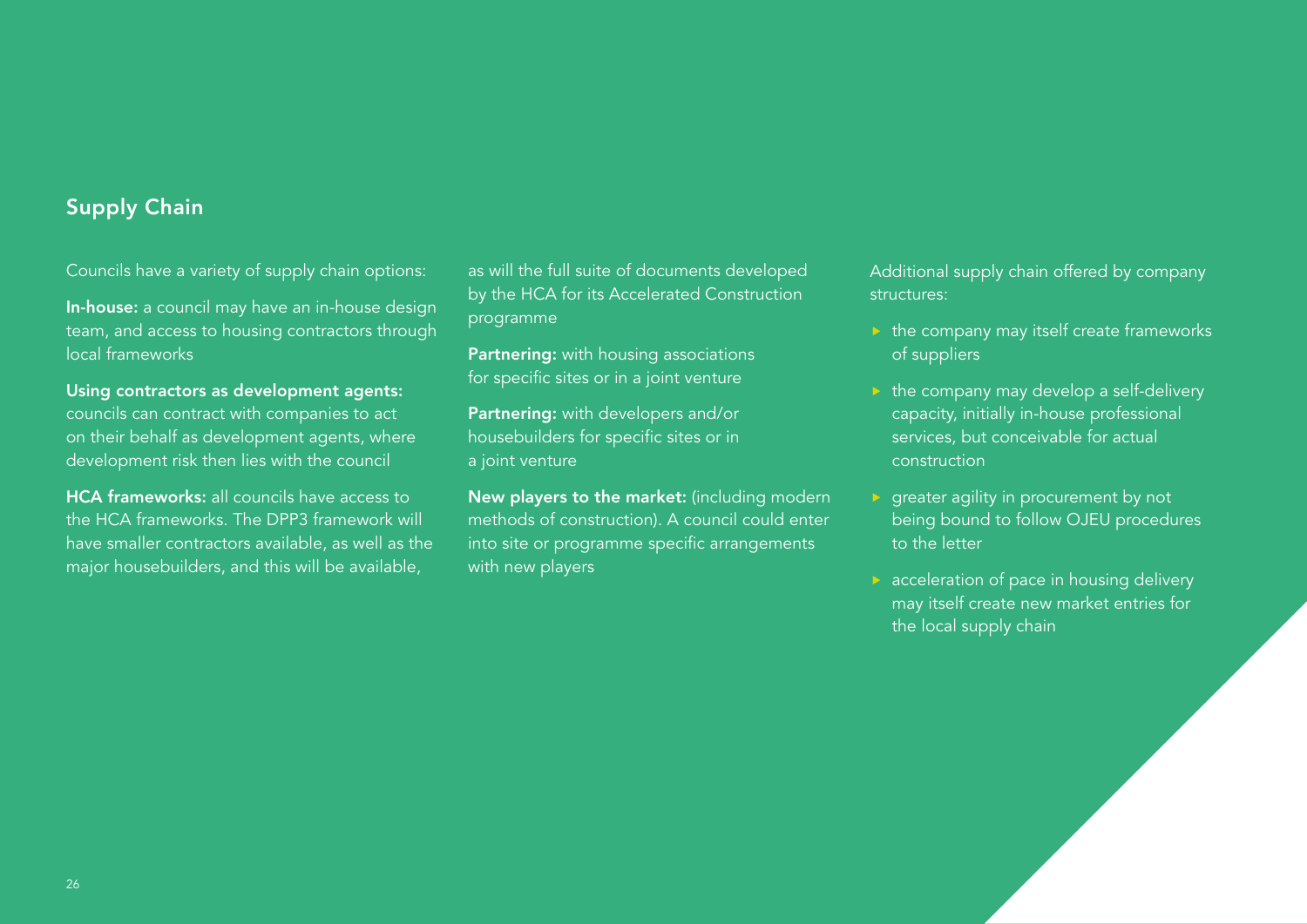# Procurement

In the next pages we focus on procurement.

# Housing delivery vehicles

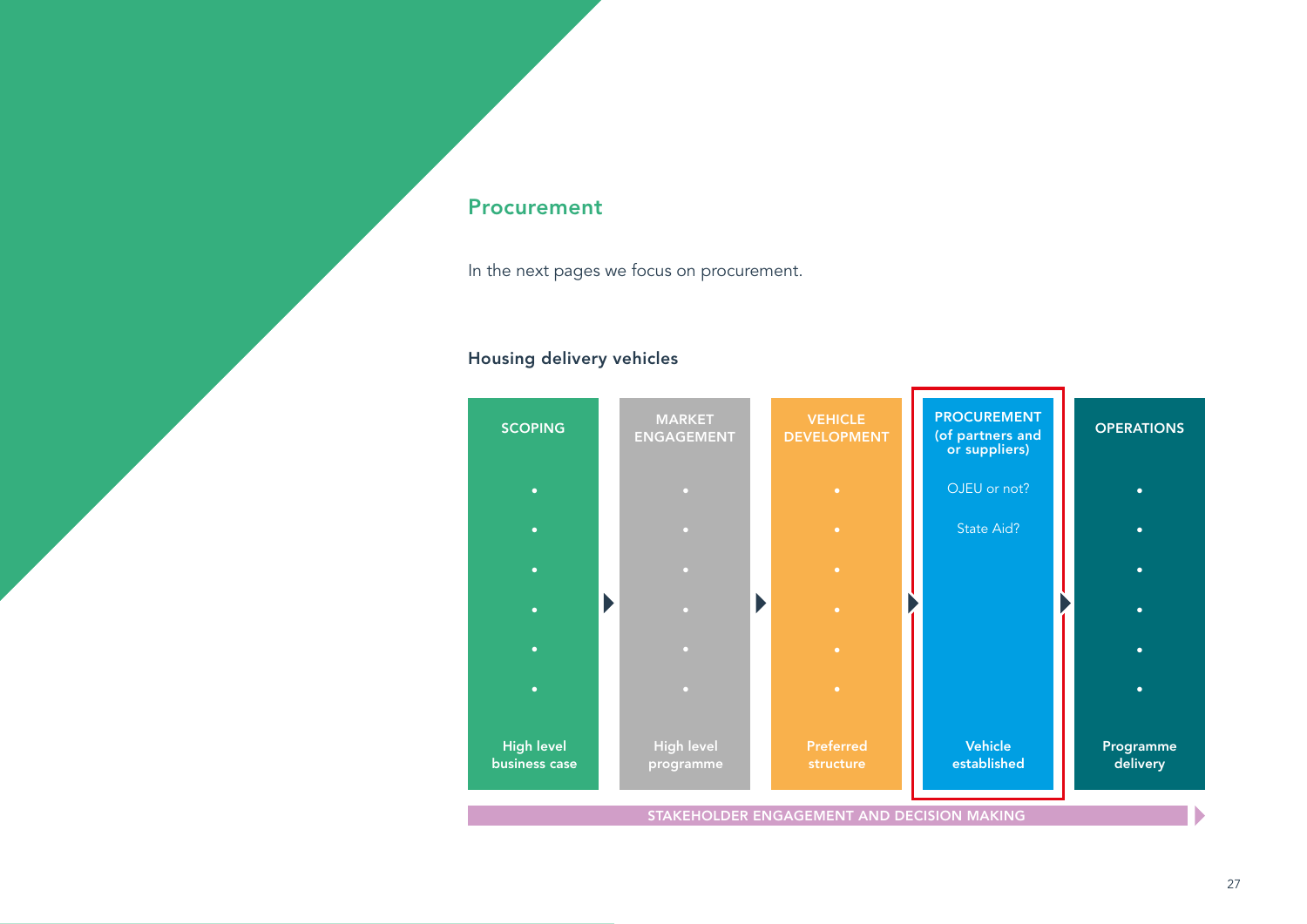# Public procurement rules can be tricky to navigate. Although designed to ensure that public bodies award contracts in a fair and transparent manner, they are often misunderstood, or they can be seen as creating unnecessary barriers that can

hinder the development of land.

It is essential that public bodies understand what is and isn't likely to be subject to current public procurement rules at an early stage when considering the housing delivery options. This is particularly important at a time when many of our towns and cities need significant investment in properties and infrastructure in order to meet the needs of businesses and residents.

The enclosed guide has been developed and updated for 2017 by Local Partnerships, with prior input from developers, leading procurement lawyers and local authorities.

It cuts through the legalese setting out key issues that parties involved in land transactions will need to address, identifying the most common structures used in land developments and, by means of a flow chart, indicating:

- ▶ where OJEU tenders will normally be required
- $\triangleright$  situations where some lesser form of competition may be required
- ▶ circumstances where the EU procurement rules are unlikely to apply

We would stress that this guide has been created for general guidance purposes and specific legal advice should always be sought when dealing with any particular sets of facts or circumstances. Further, due to the manifest uncertainties surrounding relevant negotiations, this guide does not take account of the potential impact of Brexit on the procurement regime in the UK.

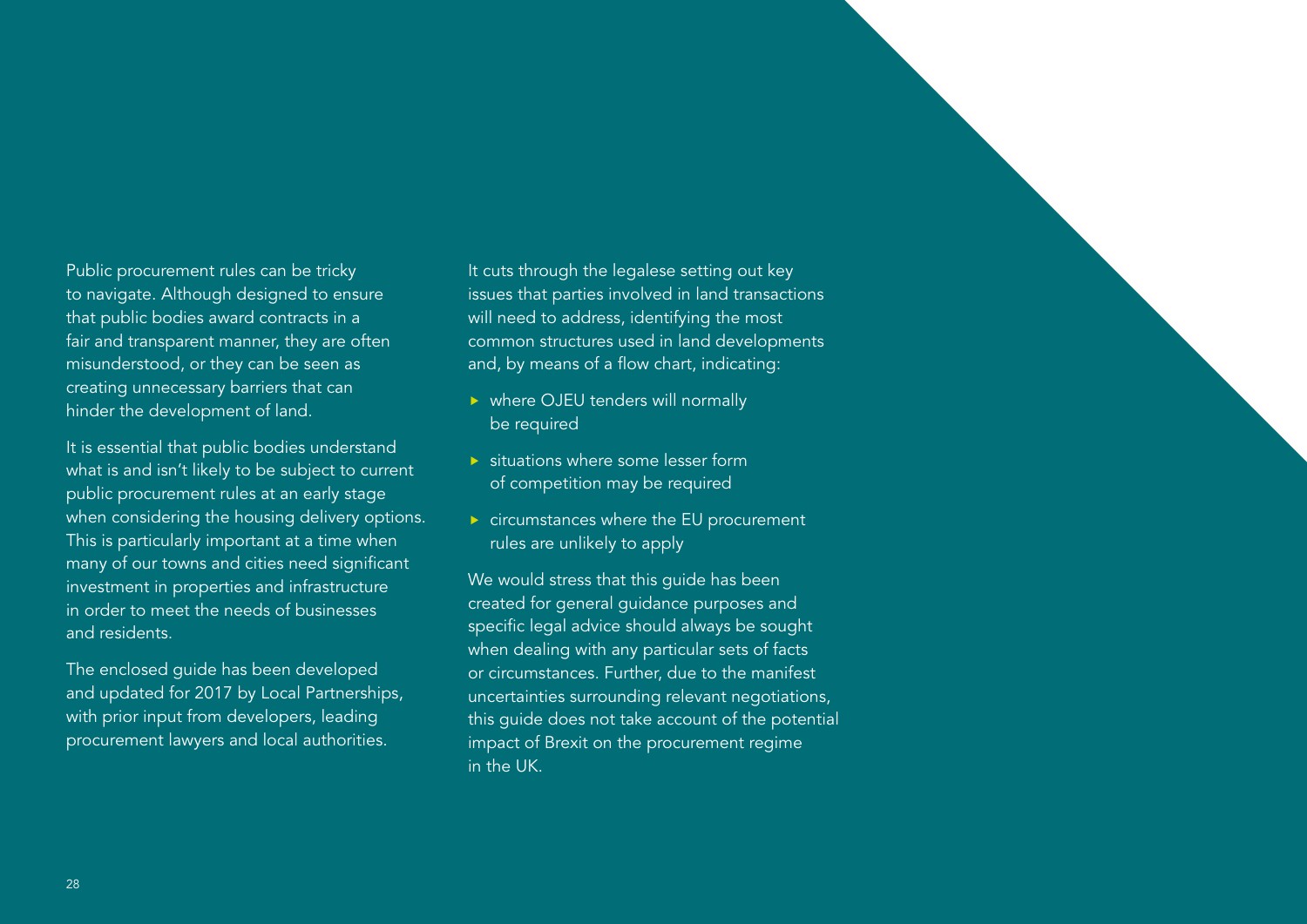# Is an OJEU or other competition required for a land deal?

As the European case of C-220/05 Auroux v Commune de Roanne made clear, land transactions are not always exempt from the EU public procurement regime and related tendering obligations.

This complex, evolving and often confusing area of law is regarded by many as a real barrier to redevelopment in the UK.

This chart is designed to provide high-level guidance to both contracting authorities and developers on the strategic choices open to them. For ease, tenders that are subject to the full tendering requirements of EU Procurement Directives are referred to as "OJEU" procurements or tenders. This chart identifies the most common structures used in land developments and, through a combination of colour coding and key questions, is designed to help users identify factors that indicate OJEU tenders will normally be required, situations where some lesser form of competition may

be required and circumstances where the EU procurement rules are unlikely to apply.

Additional "Notes" boxes provide more detailed explanations of key legal concepts. Even if there is no legal obligation to hold an OJEU or other competition, there may be other factors, such as ensuring eligibility for EU funds or compliance with internal processes or procedures, which may prompt parties to opt for some form of tender process. The risks associated with each of the options below may differ, but none of the options are entirely risk free. As ever, much depends upon the particular circumstances of each deal and this guide is not intended as a substitute for specific legal advice.

Remember, material changes to the terms of an existing deal can trigger fresh OJEU obligations. Other legal obligations will also need to be considered on a case-by-case basis. The chart is based on the law as at April 2017. Further guidance can be obtained from the Cabinet Office ([www.gov.uk](http://www.gov.uk)), among others.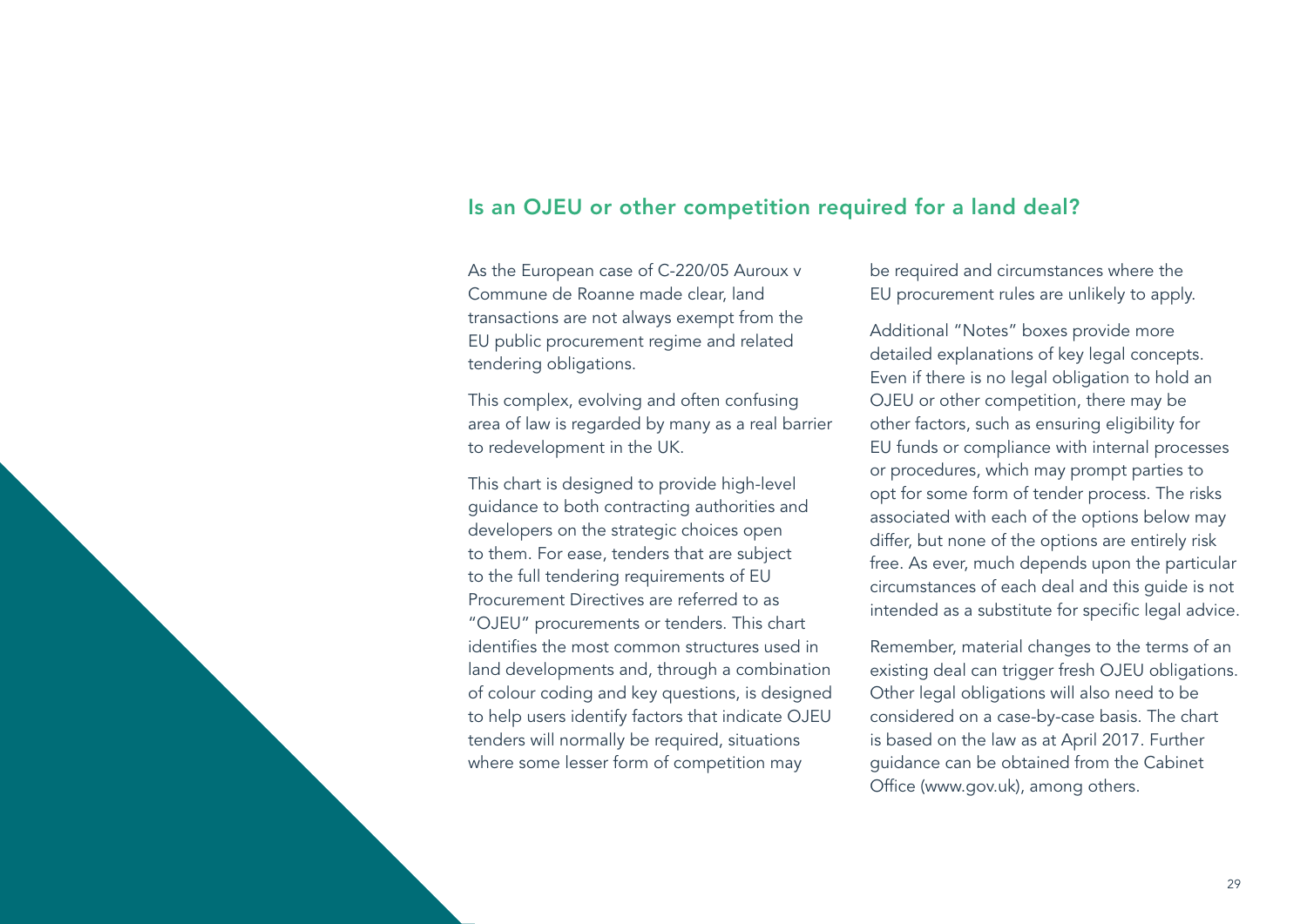

OJEU procurement required

Y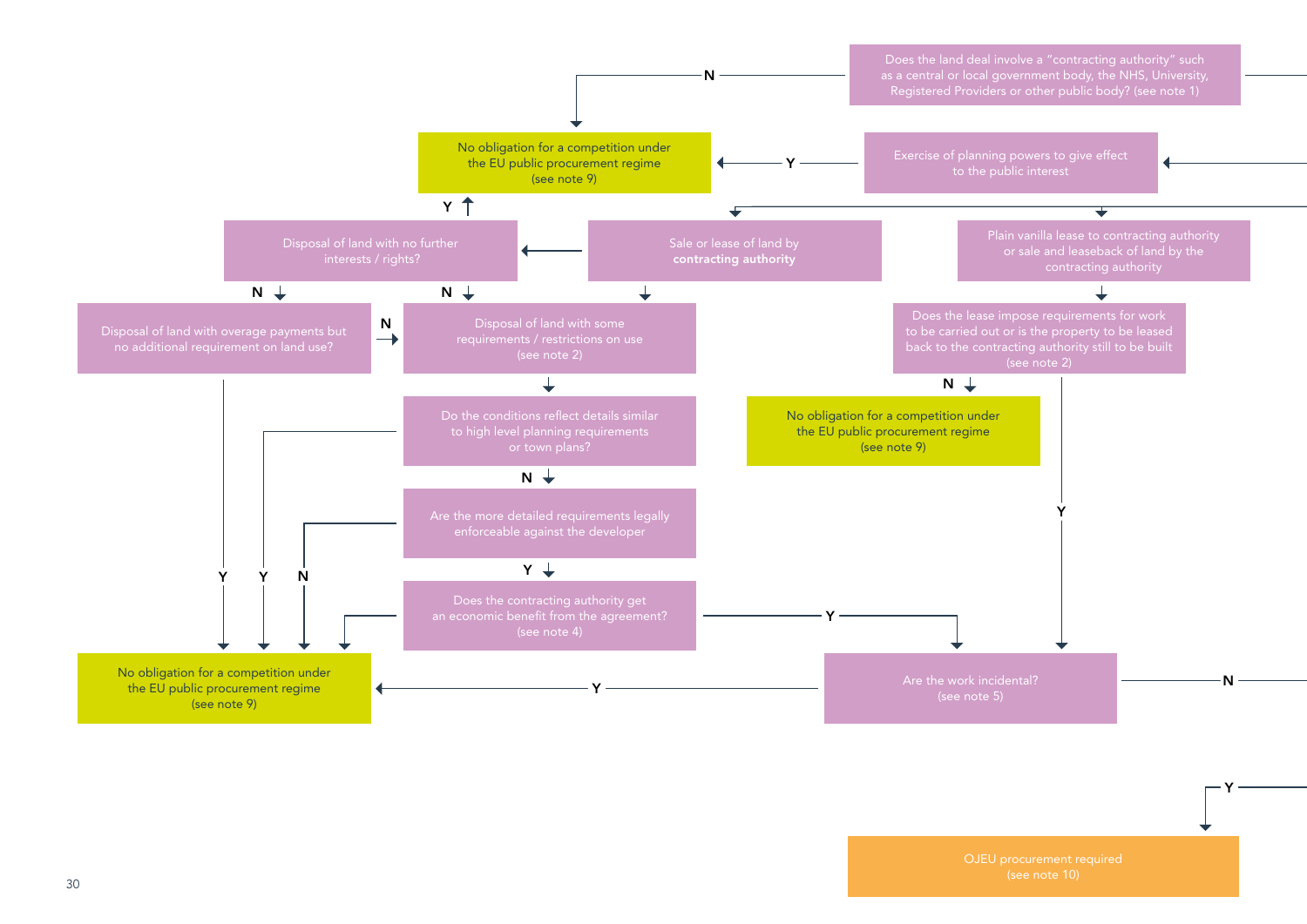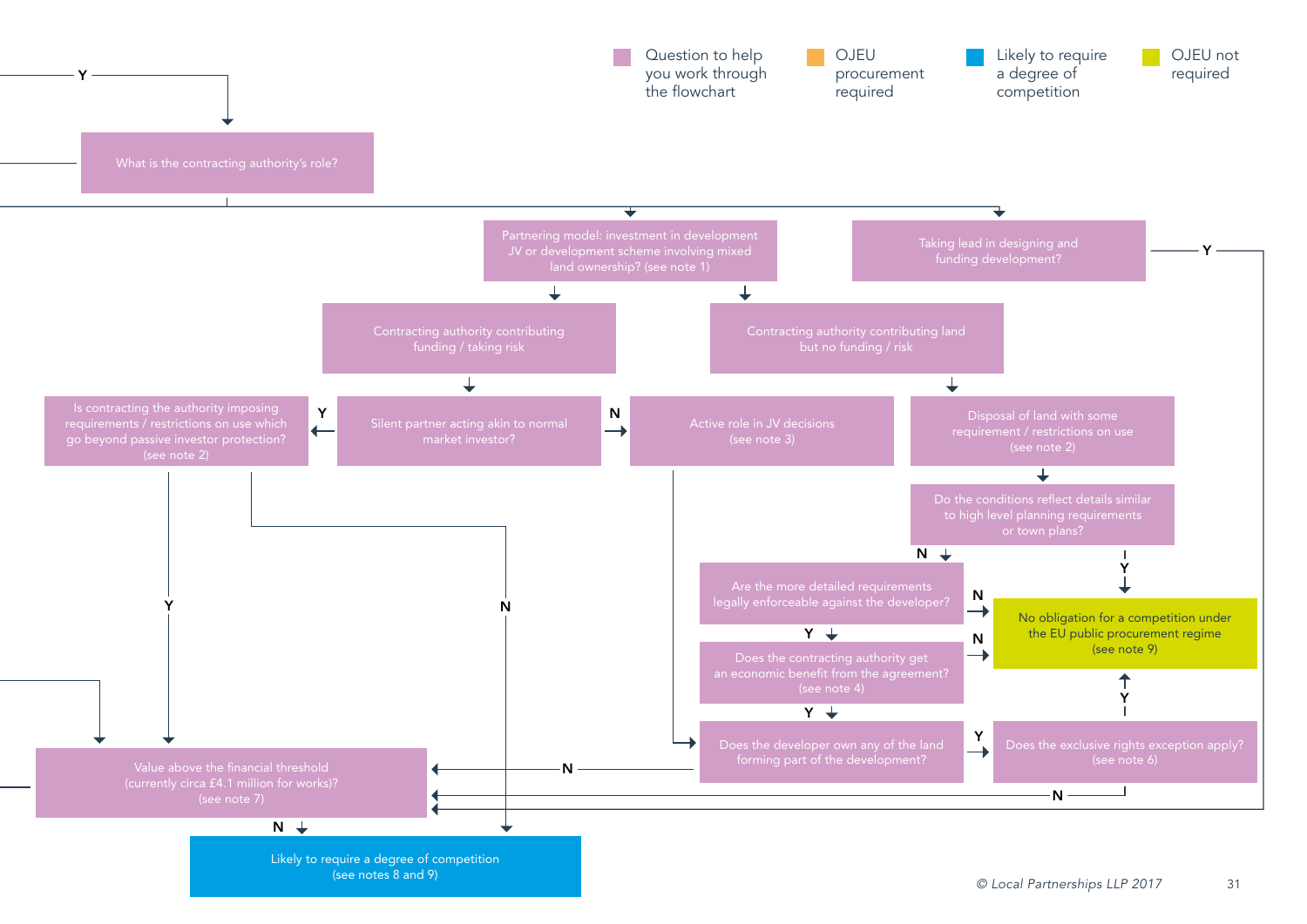### **Notes**

# 1 Definition of contracting authority

The EU procurement rules contain a long list of public bodies which are "contracting authorities", including central government, local authorities, police and fire authorities, schools and health bodies. Other quasi-public or publicly funded bodies, such as Registered Providers / housing associations and universities, are also contracting authorities. A body which is wholly or partly owned by another contracting authority, e.g. a joint venture company, may itself be a contracting authority depending on its objectives and functions and the level of control exercised and/ or funding provided by the owning contracting authority.

#### **2** Additional requirements for works or services

EU case law makes clear that land deals which also include elements of works or services will often need to be the subject of OJEU tender processes. This may include deals

where the developer provides project management services to the contracting authority, builds new buildings where the contracting authority has detailed input into the specification/plans, or where significant, bespoke fit-outs of premises are required before leasing to contracting authorities.

#### **3** Active and passive roles in a Joint Venture Company (JV)

Passive investors can typically prevent the sale or winding up of the JV or changes to the level of capital. Active investors will normally have a more hands on role including influencing the budget and/ or day-to-day operations as well as veto rights over other strategic commercial behaviour.

#### 4 What constitutes an economic benefit?

Works are likely to be carried out for the economic benefit of the contracting authority where they are of direct and immediate benefit to the authority (beyond those benefits which it would derive from the exercise of its planning powers). The most obvious examples are where the authority will own part or all of the development or receive income from it. Community facilities (e.g. a school or library) or public realm provided as part of the development which would otherwise have been paid for by the authority may also constitute an economic benefit, although recent UK case law indicates that section 106 agreements will not trigger OJEU tendering obligations.

# 5 Incidental works

Works will be incidental to a disposal of land where their scope and value is insignificant compared to the total size and value of the area being disposed of. Another relevant factor is if the works would not have been carried out in absence of the disposal.

Works which are of significant value (e.g. above the OJEU threshold) or extensive in terms of scope and programme may require greater scrutiny.

#### **6** Exclusive rights

One exception to the tendering obligations is when, due to "exclusive rights", no-one else can perform the contract. In land transactions, the fact that a developer owns some or all of the land to be developed may trigger this exception. However, in addition to owning the land it is generally necessary to show there is no alternative site where a similar development could occur. In other words, owning the south side of a street won't help if a similar development could occur on the north side. The ability of a local authority to purchase the site under a CPO may also be a relevant factor.

#### 7 Assessing contract value

The thresholds are updated every two years by the European Commission. Valuations should be based on good faith estimates, exclude VAT and must take account of revenues generated from third parties, not just payments by a contracting authority. EU rules prevent the artificial splitting up of contracts to depress the valuation.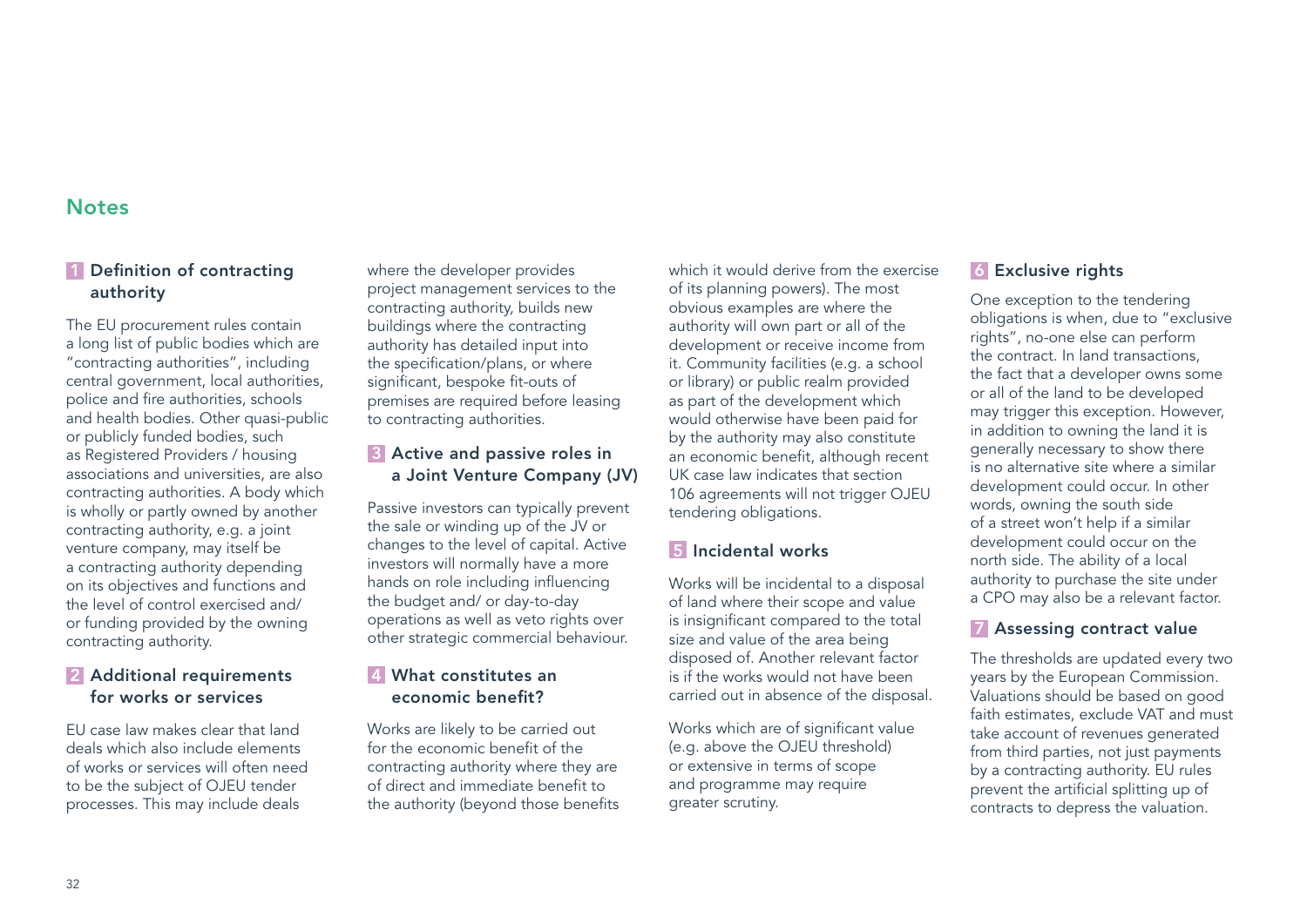#### 8 Non-OJEU competitions

Even if particular deals are not subject to OJEU tender obligations, other rules may still require a tender to be run. EU court rulings make clear that wider EU Treaty obligations do require EU-wide tenders for below threshold contracts. The Public Contracts Regulations 2015 also impose advertising obligations for low value contracts.

Equally, there may be a requirement under domestic legislation or other duties to demonstrate best market value on disposal. One way of doing that might be to hold a competition. Such competitions do not have to follow any particular OJEU process or timetables and might, therefore, provide greater flexibility. Best value can also be established by independent valuations.

#### **9** Assessing and managing risk

There are risks whichever approach a public body takes to market. Burdensome tendering obligations may reduce bidders' willingness to

respond. EU funding, such as ERDF, is however often conditional on contracts being awarded via an OJEU process.

Failure to run an OJEU tender, if it is required, runs the risk of an ineffectiveness challenge (the requirement for the courts to set aside a contract) which will be an important issue for all parties. Ineffectiveness challenges must be brought within 6 months of the contract entered into unless a contract award notice was published in the OJEU, which reduces the time limit for challenge to 30 days.

Other ways to mitigate procurement risks include: i) the publication of a voluntary transparency notice (VTN) in the OJEU before entering into the direct award. Waiting 10 days from the day after publication of the notice before entering into the contract, means the ineffectiveness remedy will no longer be available; ii) including provisions in the contract to allocate the procurement risk between the parties in the event of challenge; and iii) running a voluntary tender process to help mitigate the risk that a developer is later alleged to have

been "over-compensated" and thus in receipt of illegal state aid which should be repaid.

Changes to the terms of a deal after an OJEU process may also trigger obligations to hold a fresh tender.

Publication of notices is intended to draw attention to the award of the contract and may increase the risk of challenge. Careful risk assessment and legal advice is crucial.

#### 10 OJEU options

The EU procurement regime is designed to provide fair, transparent and uniform processes for selecting developers to undertake opportunities. There are advantages of OJEU, including mitigation of both state aid and ineffectiveness risk. It is however important to ensure that the appropriate procedure is selected to avoid unnecessary burdens on bidders.

There are several processes to choose from: ranging from the open procedure to those permitting negotiation, as well as the voluntary use of OJEU. Whichever process is

used it is crucial to follow best practice and run the competition in an efficient way. The pre-OJEU planning and market testing stage will be particularly important. Concession contracts are now subject to a separate Directive with more flexible processes. See also note 9.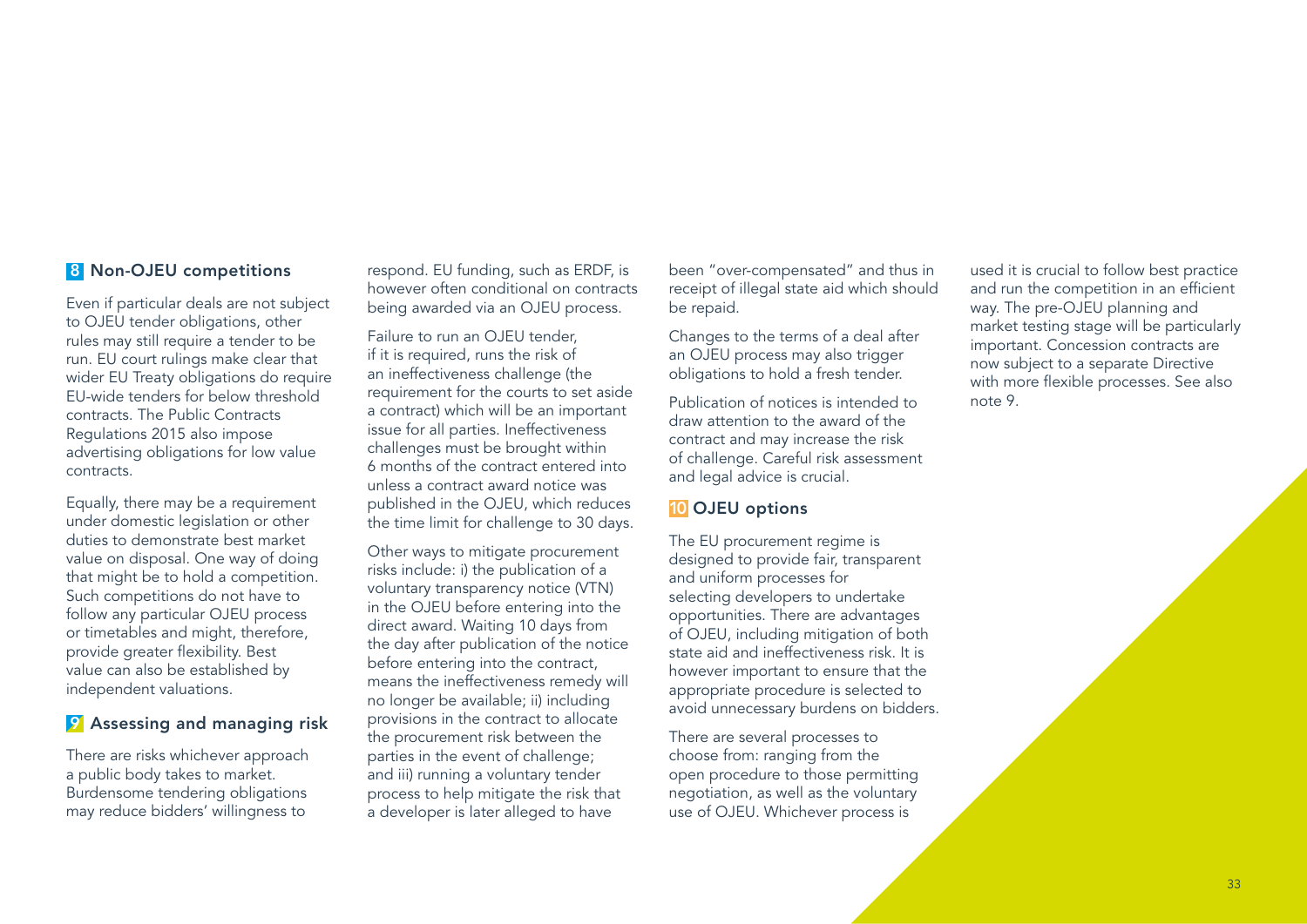# Success factors for housing delivery vehicles

| Low carbon<br>communities           |                                                        | Integrated<br>energy<br>infrastructure                   |                                                |                                |
|-------------------------------------|--------------------------------------------------------|----------------------------------------------------------|------------------------------------------------|--------------------------------|
|                                     | Good<br>understanding<br>of market and<br>housing need |                                                          | Full<br>understanding<br>of risk and<br>reward | <b>Commercial</b><br>expertise |
| <b>Well thought</b><br>out strategy |                                                        | <b>Defined</b><br>objectives<br>and strong<br>leadership |                                                |                                |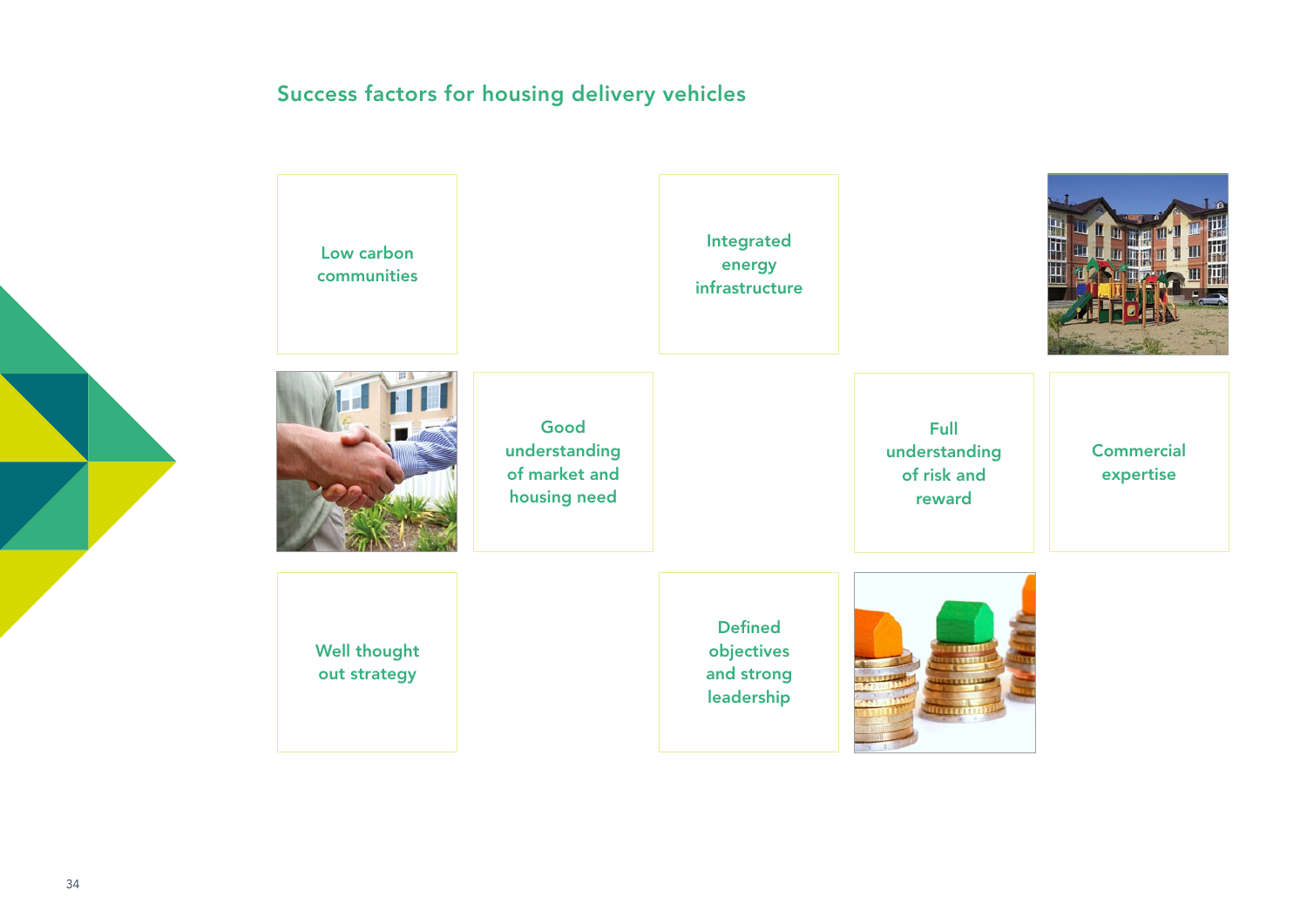Clear strategy for use of land and funds



Procurement of the right partners



Development and delivery skills

Access to a cost effective supply chain

Choice of the most appropriate vehicle



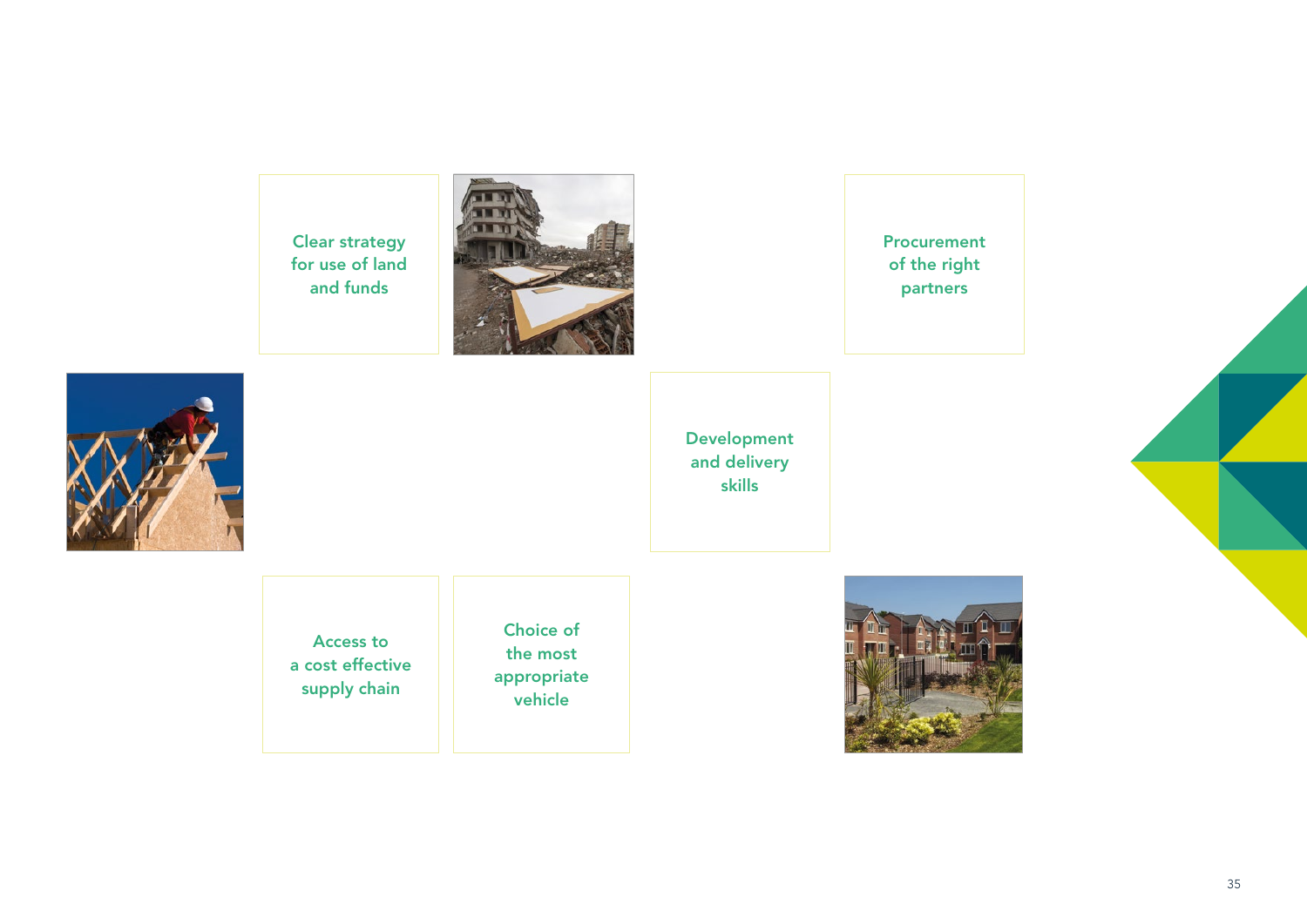For further information please contact:



[Jenny.coombs@local.gov.uk](mailto:Jenny.coombs%40local.gov.uk?subject=) 07769 648 274



[Judith.atkinson@local.gov.uk](mailto:Judith.atkinson%40local.gov.uk%20?subject=) 07852 470 949



[Linda.raynor@local.gov.uk](mailto:Linda.raynor%40local.gov.uk?subject=) 07816 989 599



[Martin.walker@local.gov.uk](mailto:Martin.walker%40local.gov.uk?subject=) 07879 443 410



[Simon.bandy@local.gov.uk](mailto:Simon.bandy%40local.gov.uk?subject=) 07917 202 318



[Stewart.rolls@local.gov.uk](mailto:Stewart.rolls%40local.gov.uk?subject=) 07717 360 459

# How we can help

Local Partnerships LLP is a joint venture between HM Treasury and the Local Government Association. We help the public sector deliver major projects and change at the local level ensuring key priorities are delivered and clients secure excellent value for money.

Local Partnerships will bring an experienced, senior, multi-disciplinary team to work with you through a series of workshops and targeted assistance to help you assess your options. Our team includes experts in housing and development, legal structures and local authority finance.

[@LP\\_localgov](https://twitter.com/LP_localgov?lang=en-gb) 020 7187 7379 [localpartnerships.org.uk](http://localpartnerships.org.uk)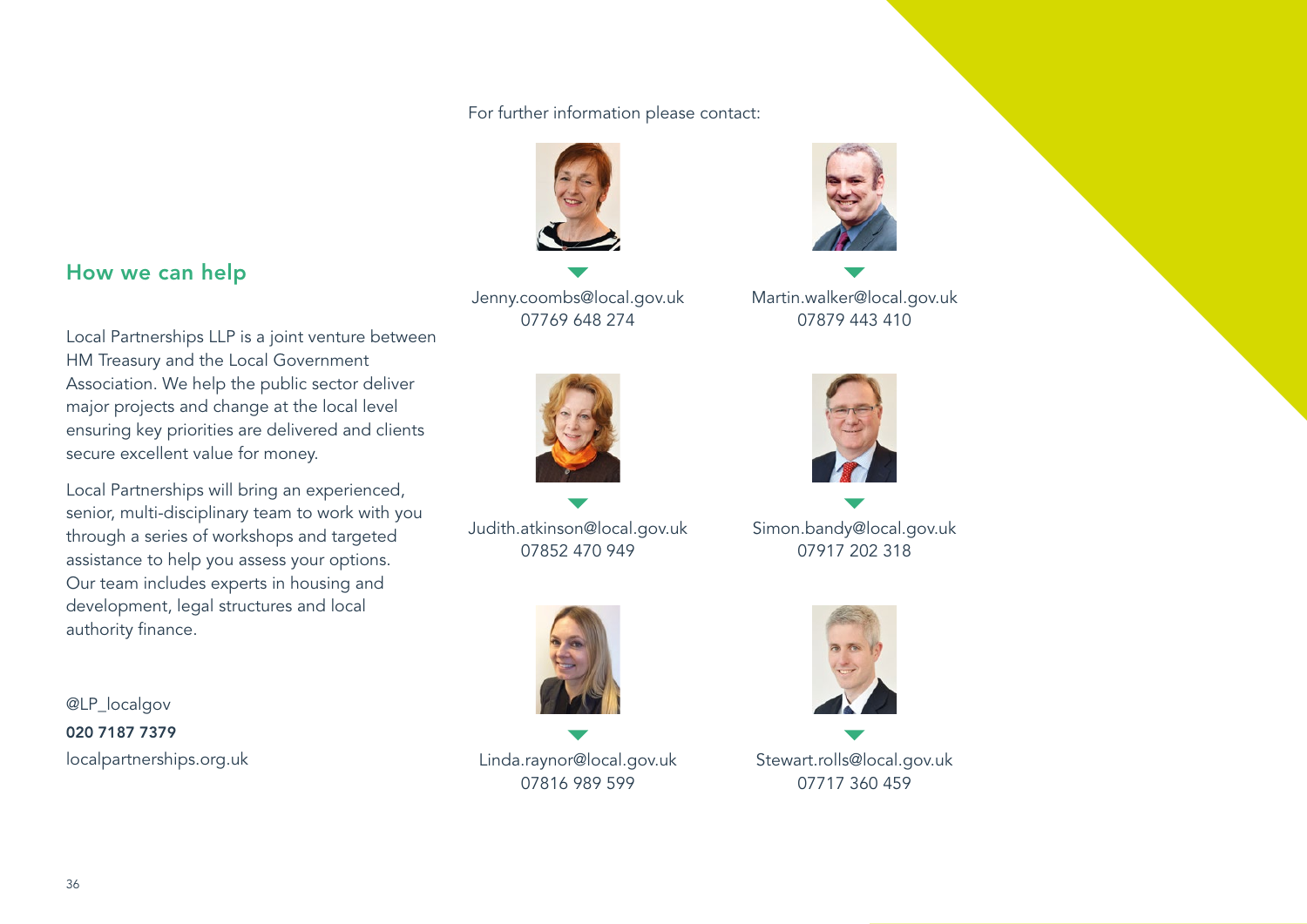# $\Gamma$

To date Local Partnerships have brokered effective working relationships with key private sector investors in the City, bringing to the table knowledge and understanding of current market conditions as well as deeper insight into the role and behaviour of the development industry. Not only has this resulted in positive outcomes in terms of bringing residential development sites forward into the supply chain but is upskilling City Council officers in the process."

Louise Follett, Principle Planner, Gloucester City Council